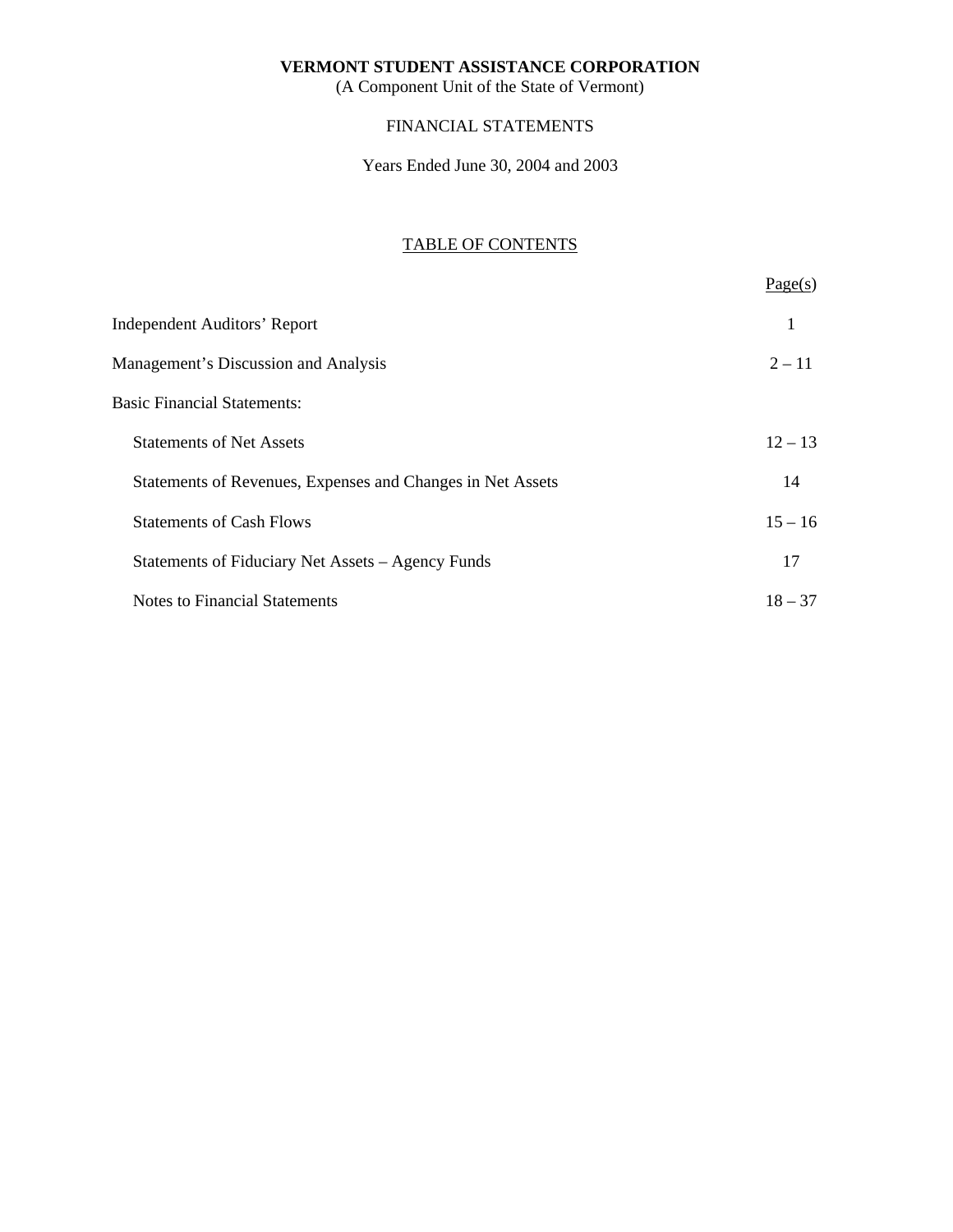

#### BAKER NEWMAN & NOYES LIMITED LIABILITY COMPANY

CERTIFIED PUBLIC ACCOUNTANTS

#### <span id="page-1-0"></span>**INDEPENDENT AUDITORS' REPORT**

The Board of Directors Vermont Student Assistance Corporation

We have audited the accompanying basic financial statements of the Vermont Student Assistance Corporation, a component unit of the State of Vermont, as of and for the years ended June 30, 2004 and 2003, as listed in the accompanying table of contents. These financial statements are the responsibility of the Vermont Student Assistance Corporation's management. Our responsibility is to express an opinion on these financial statements based on our audits.

We conducted our audits in accordance with auditing standards generally accepted in the United States of America and the standards applicable to financial audits contained in *Government Auditing Standards* issued by the Comptroller General of the United States. Those standards require that we plan and perform the audits to obtain reasonable assurance about whether the financial statements are free of material misstatement. An audit includes examining, on a test basis, evidence supporting the amounts and disclosures in the financial statements. An audit also includes assessing the accounting principles used and significant estimates made by management, as well as evaluating the overall financial statement presentation. We believe that our audits provide a reasonable basis for our opinion.

In our opinion, the basic financial statements referred to above present fairly, in all material respects, the financial position of the Vermont Student Assistance Corporation, as of June 30, 2004 and 2003, and the changes in its financial position and its cash flows, for the years then ended in conformity with accounting principles generally accepted in the United States of America.

In accordance with *Government Auditing Standards*, we have also issued our report dated September 17, 2004, on our consideration of Vermont Student Assistance Corporation's internal control over financial reporting and our tests of its compliance with certain provisions of laws, regulations, contracts and grants. This report is an integral part of an audit performed in accordance with *Government Auditing Standards*, and should be read in conjunction with this report in considering the results of our audit.

Management's Discussion and Analysis on pages  $2 - 11$  $2 - 11$  is not a required part of the basic financial statements but is supplementary information required by the Governmental Accounting Standards Board. We have applied certain limited procedures to the 2004 and 2003 information, which consisted principally of inquiries of management regarding the methods of measurement and presentation of the required supplementary information. However, we did not audit the information and express no opinion on it.

Baker Human Plesges

Portland, Maine **Limited Liability Company** 

September 17, 2004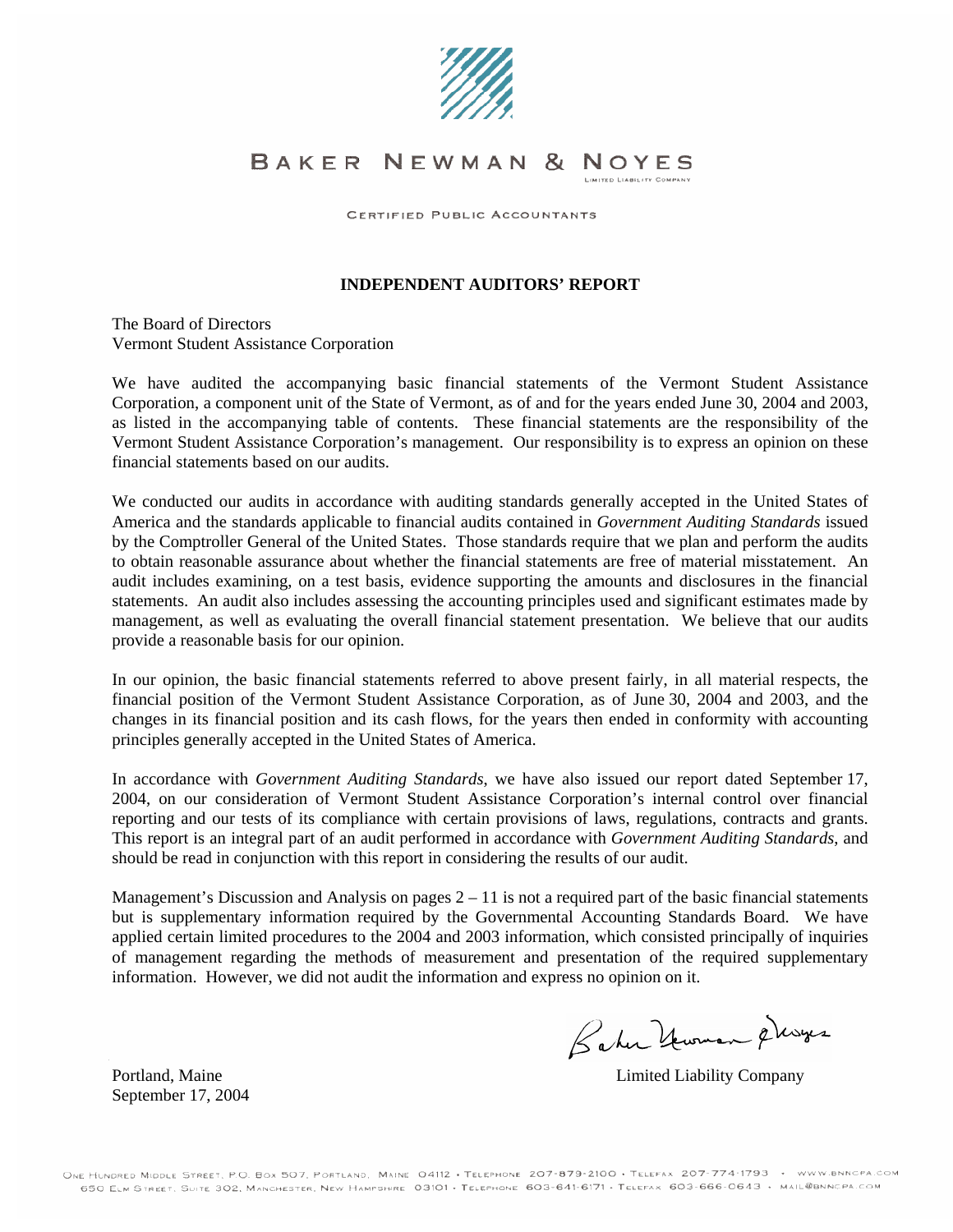## <span id="page-2-0"></span>MANAGEMENT'S DISCUSSION AND ANALYSIS

Years Ended June 30, 2004 and 2003

The Vermont Student Assistance Corporation (VSAC or the Corporation) is a public non-profit corporation created by the State of Vermont to provide opportunities for Vermont residents to pursue post-secondary education. VSAC's mission is to ensure that all Vermonters have the necessary financial and informational resources to pursue their educational goals beyond high school. VSAC awards grants and scholarships, and guarantees, makes, finances and services education loans to students and parents. VSAC also administers student employment programs, and outreach services to students and adults seeking post-secondary education opportunities. The Corporation also contracts with several schools and colleges in Vermont to serve as the financial aid office for the institution. Finally, VSAC manages the Vermont Higher Education Investment Plan.

VSAC administers the State grant program, funded by State appropriations, at no cost to the State. VSAC also administers and awards over 100 scholarship funds, including both scholarship funds held and managed by VSAC, and outside scholarships.

The majority of VSAC's education loan programs are financed through issuance of limited obligation bonds and are guaranteed by VSAC as a guarantor and/or reinsured by the U.S. Department of Education through the Federal Family Education Loan Program (FFELP). VSAC also originates certain student loans that are not guaranteed by the federal government. VSAC education loans are available to Vermont students attending both in-state and out-of-state institutions, and to students of Vermont institutions.

VSAC's outreach services are funded through a variety of federal grants, including GEAR UP and Talent Search, as well as through State grants, fund-raising and general corporate support.

Management's Discussion and Analysis follows for Fiscal 2004 and Fiscal 2003.

## FISCAL 2004

## Fiscal 2004 Highlights and Overall Financial Position

- During the year ended June 30, 2004, VSAC provided over \$21.6 million in grants and scholarships to Vermont students.
- VSAC originated \$451.7 million in student loans, including new loans to students and parents and consolidation of existing loans. VSAC holds \$1.28 billion in education loans receivable at June 30, 2004.
- VSAC returned over \$13.3 million in interest and principal rebates to students in its loan programs during fiscal 2004.
- VSAC expanded its services and offerings to students and families through its Resource Center, outreach counselors, website and through the Vermont Higher Education Investment Plan.
- VSAC's total net assets increased \$22.0 million to \$101.7 million at June 30, 2004. As a result of a change in interpretation of DE regulations surrounding special allowance, VSAC made a reassignment of student loans that qualify for special allowance categories eligible for the 9.5% floor interest rate. This resulted in approximately \$8.3 million of additional special allowance billings in 2004 from the DE. This amount was collected in July of 2004. In September 2004, the DE issued a report indicating the adjustment appeared to be in compliance with current guidance and regulations.
- VSAC's unrestricted net assets increased \$22.7 million as a result of available equity from bonds either maturing or refunded. VSAC's net revenue base continued to grow as loan originations, including traditional Stafford and PLUS loans, consolidation loans and alternative loans, increased.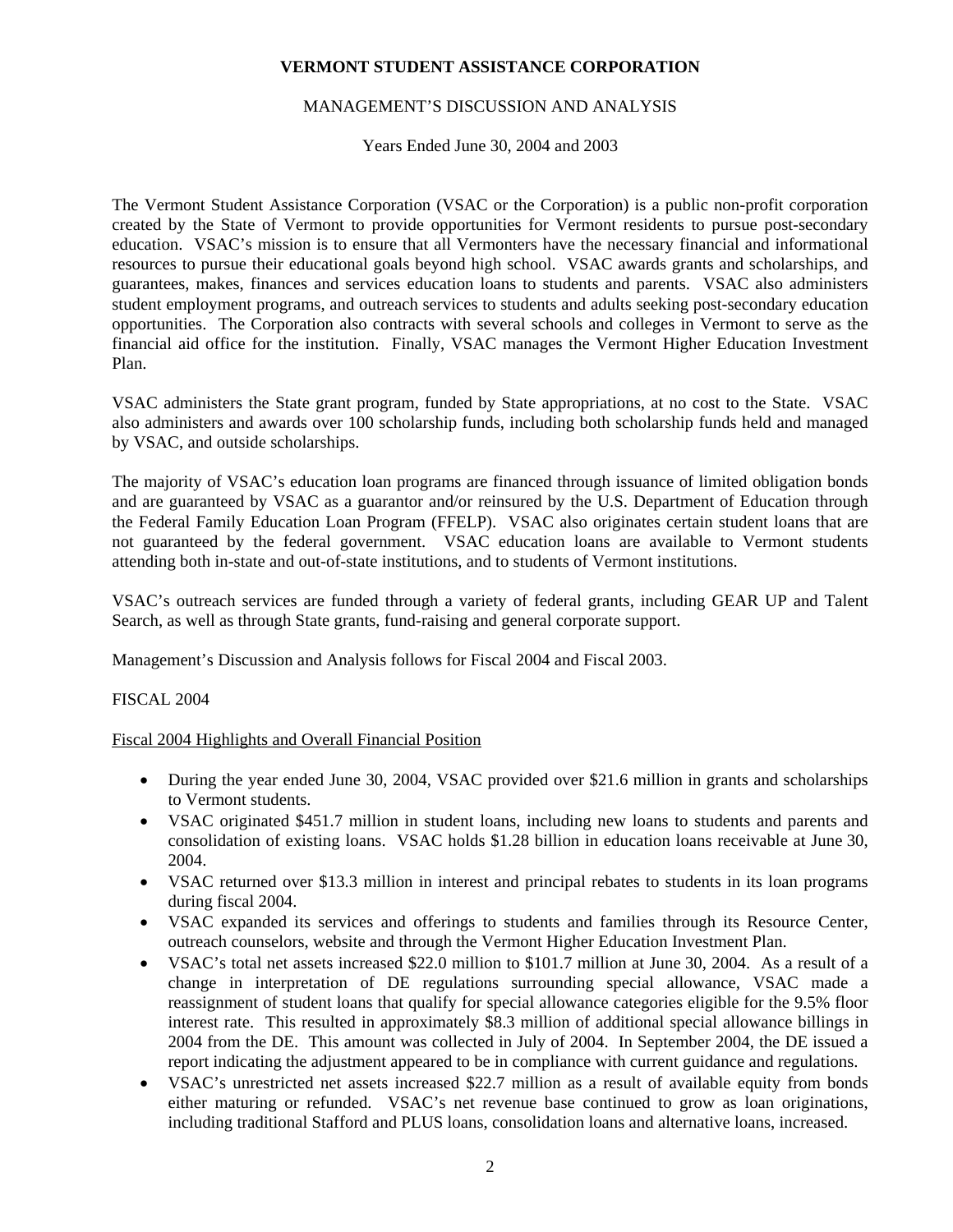## The Financial Statements

VSAC's financial statements are a series of reports that detail financial information using accounting methods similar to those used by private businesses, especially financial institutions.

The statement of revenues, expenses and changes in net assets presents the results of VSAC's operations. The statement reports all revenues and expenses, and reconciles the beginning and end of year net asset balances.

The statement of net assets includes all the Corporation's assets and liabilities. The statement also presents the balance of assets in excess of liabilities, or net assets.

The statement of cash flows supplements these statements providing relevant information about cash receipts and cash payments for the Corporation.

The notes to financial statements are an integral part of the financial statements and contain information necessary to get a complete view of VSAC's financial position.

## **CONDENSED FINANCIAL INFORMATION**

## **SUMMARY OF REVENUES AND EXPENSES**

|                                                | 2004      | 2003<br>(In Thousands) |
|------------------------------------------------|-----------|------------------------|
| <b>Revenues:</b>                               |           |                        |
| Interest earned from student loan financing    | \$84,394  | \$70,530               |
| Other loan and guarantee program revenues      | 4,948     | 4,973                  |
| Investment interest                            | 2,058     | 2,568                  |
| Vermont state appropriations                   | 16,684    | 16,582                 |
| Federal grants                                 | 3,823     | 2,550                  |
| Scholarship revenue                            | 3,710     | 3,651                  |
| Other revenue                                  | 697       | 1,189                  |
| Total operating revenues                       | 116,314   | 102,043                |
| <b>Expenses:</b>                               |           |                        |
| Student aid                                    | 21,609    | 20,603                 |
| Interest rebated to borrowers                  | 13,309    | 14,664                 |
| Interest on debt                               | 17,937    | 20,043                 |
| Other loan financing costs                     | 12,702    | 12,174                 |
| Corporate operating expenses and depreciation  | 28,776    | 26,345                 |
| Total expenses                                 | 94,333    | 93,829                 |
| Excess of revenues over expenses               | 21,981    | 8,214                  |
| Total net assets, at the beginning of the year | 79,689    | 71,475                 |
| Total net assets, at the end of the year       | \$101,670 | \$ 79,689              |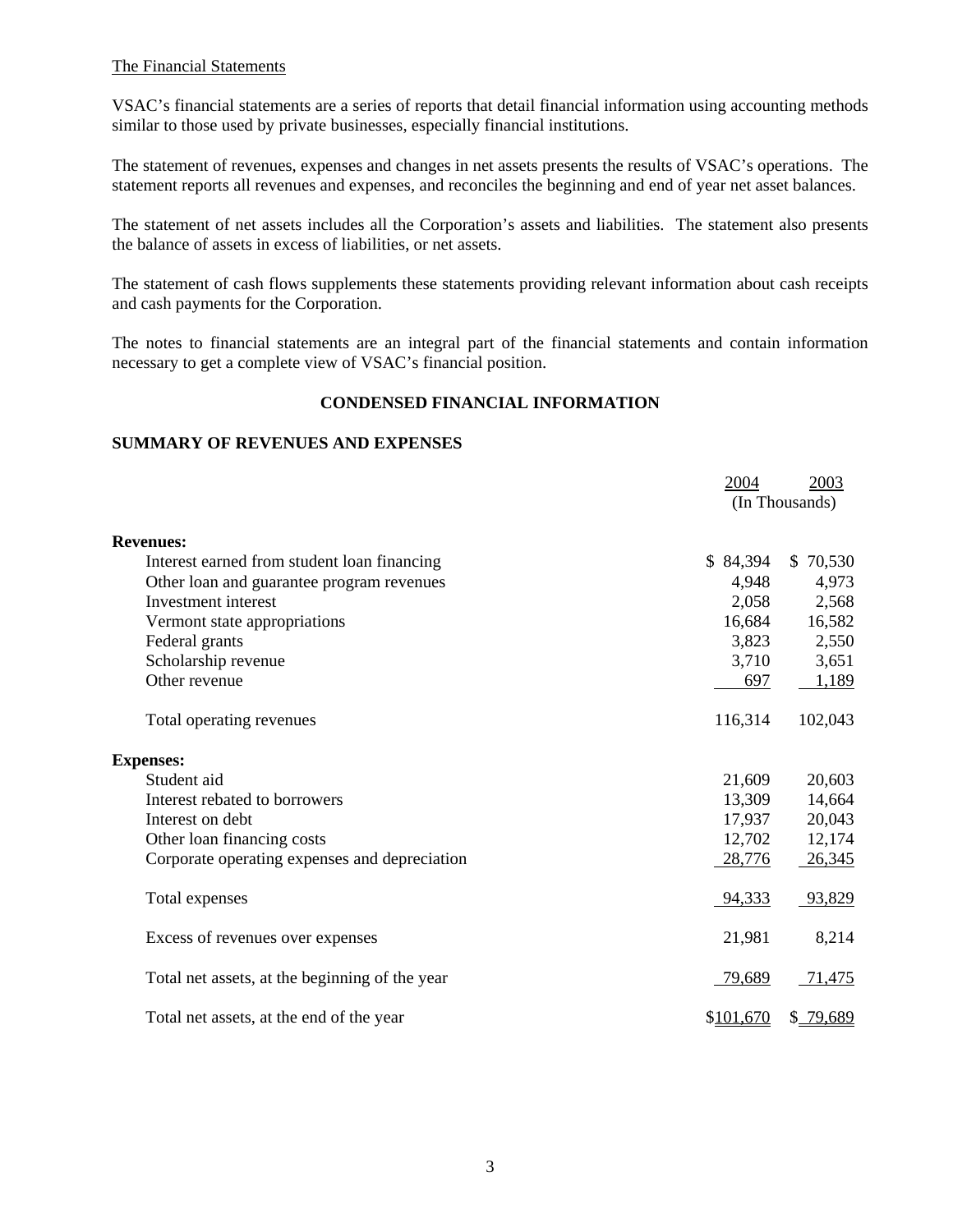## Revenues

VSAC's fiscal 2004 operations resulted in an increase in net assets of \$22.0 million. All revenues for 2004 are considered operating revenues. VSAC earned \$116.3 million in revenues versus \$94.3 million in total expenses in 2004. VSAC's revenues include interest income on student loans, as well as various federal interest subsidies and special allowance payments.

Overall loan revenue to VSAC is closely related to the general interest rate environment. Most student loans held by VSAC have variable interest rates. During 2004, interest revenues and subsidies increased from \$70.5 to \$84.4 million. Interest for certain student loans is paid by the U.S. Department of Education as a subsidy to qualifying borrowers. This interest subsidy totaled \$8.6 million in 2004. VSAC also receives special allowance payments when variable interest rates fall below certain levels. Low interest rates, and the reinterpretation of Department of Education regulations in 2004, accounted for an increase in these special allowance payments from \$16.1 to \$29.4 million. The reinterpretation accounted for approximately \$8.3 million of the increase.

Other revenues associated with the loan and loan guarantee programs include consolidation fees, default aversion fees, collection revenues, and other program fees and revenues. These fees and revenues totaled \$5.0 million in 2004 and 2003.

Lower interest rates resulted in declining interest revenue on investments. Investments include student loan funds temporarily invested in cash and short term investments, and scholarship funds invested for long-term growth and income. Interest on all investments declined from \$2.6 million to \$2.1 million in 2004, as interest rates declined. These investments are related to the timing of student loan bond issues.

VSAC's appropriation increased slightly from \$16.6 million in 2003 to \$16.7 million in 2004. As in prior years, the State's appropriation for the grant program is used entirely to provide grant funds directly to students. VSAC receives no administrative allowance for administering the State grant program.

Federal grants also increased from \$2.6 million to \$3.8 million in 2004. A one-time award of approximately \$1.0 million accounted for the majority of the increase.

Scholarship revenues remained at \$3.7 million for 2004.

## Expenses

VSAC has four main types of expenses: student aid; interest costs; other loan financing costs; and costs of operations.

Student Aid – VSAC provided Vermont students with \$21.6 million in student aid during 2004; \$16.7 million was provided from State appropriations. An additional \$3.7 million was made available through various scholarship programs managed by VSAC. Direct aid in the form of grants and scholarships represented 22.9% of VSAC's operating expenses. The total aid in 2004 increased 4.9% over 2003.

While not strictly a student aid expense, interest rebated to borrowers is an item that helps current and former students and parents manage their education debt. VSAC provided \$13.3 million in rebates of interest to borrowers in fiscal 2004, down slightly from 2003, due to the overall decline in interest rates on these loans. These rebates represent 14.1% of VSAC's 2004 operating expenses.

It is also important to note that, while not an expense to the Corporation, the largest portion of aid to students is the \$451.7 million of loans VSAC made available to students and parents in 2004.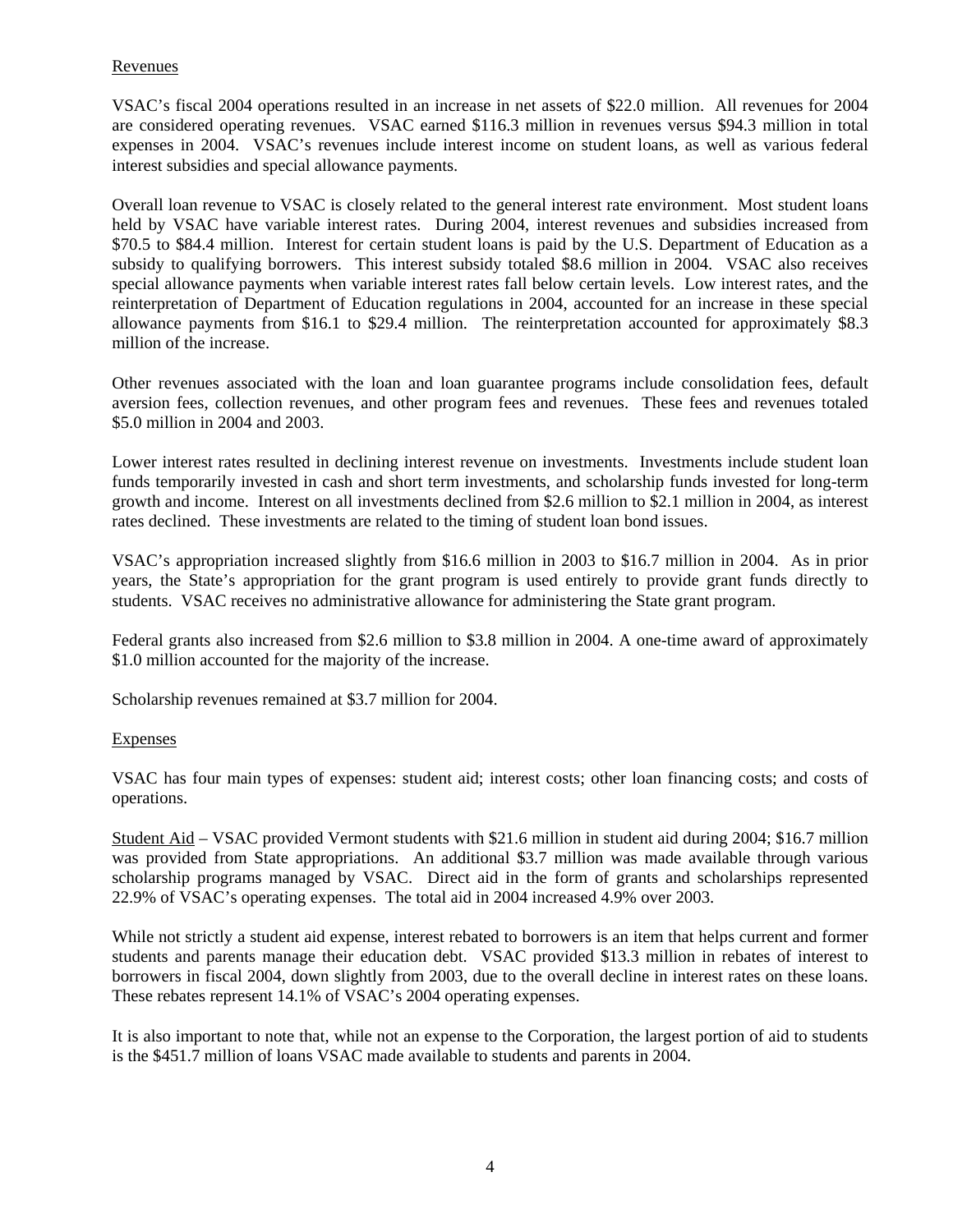Interest Costs – In order to provide Vermont students and parents with low cost loans, VSAC issues both taxexempt and taxable bonds in the public markets. The interest costs of these bonds represent a major expense category for VSAC. Since the vast majority of these bonds are variable rate securities, interest costs vary from year to year as the general interest rate environment changes. The variable nature of these securities matches the variable rate structure of most of our student loans, so revenues and expenses related to the bonds are highly correlated.

With the decrease in interest rates from fiscal 2003 to 2004, VSAC interest costs fell from \$20.0 to \$17.9 million, even as overall indebtedness increased from \$1.33 to \$1.55 billion. Interest costs represented 19.0% of VSAC operating expenses in 2004.

Other Loan Financing Costs – Other expenses incurred in the loan financing area include credit enhancement and remarketing fees for our bond issues, consolidation and lender fees VSAC pays to the federal government, and provisions for or recovery of arbitrage earnings liability to the U.S. Treasury, as well as a variety of other costs incurred in issuing and managing over \$1.55 billion in outstanding bonds and notes. These costs totaled \$12.7 million in 2004, representing approximately 13.5% of total operating expenses. Changes in these financing costs from year to year are principally due to changes in the total outstanding indebtedness, and by changes in arbitrage liability. Arbitrage liability represents earnings on bond-financed loans and investments that would be returned to the U.S. Treasury if the loan portfolios were completely liquidated at June 30, and all bondholders were repaid. It represents earnings to date, and is a function of past and current interest rates on debt and assets held by VSAC. It is fairly volatile and is managed to minimize the probability of a liability balance at the end of a bond life cycle. In 2004, VSAC actually recovered excess arbitrage.

Costs of Operations – The costs of operating VSAC's programs, as well as facilities and overhead costs totaled \$28.8 million in 2004, an increase of approximately 9.2% from 2003. Salaries and benefits were \$20.5 million in 2004, approximately 71% of costs of operations. Overall costs of operations represent 30.5% of total operating expenses.

Total expenses for 2004 were \$94.3 million. Revenues totaled \$116.3 million. The excess of revenues over expenses was \$22.0 million. The change in total net assets for 2004 was an increase of \$22.0 million. The ending balance of net assets was \$101.7 million at June 30, 2004, as compared to \$79.7 million at June 30, 2003.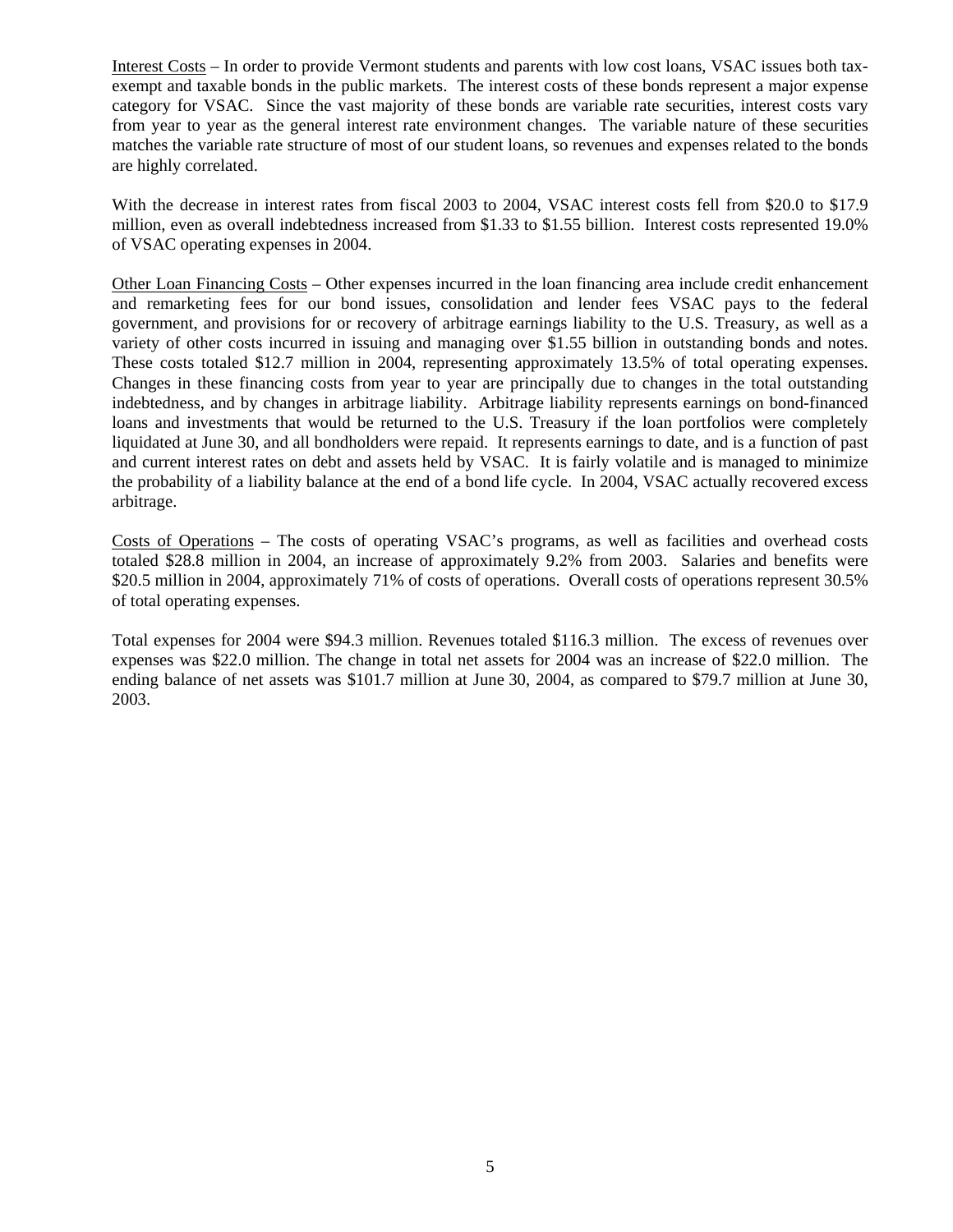#### **CONDENSED FINANCIAL INFORMATION**

## **SUMMARY OF NET ASSETS**

|                                                       | 2004          | 2003           |
|-------------------------------------------------------|---------------|----------------|
|                                                       |               | (In Thousands) |
| Assets:                                               |               |                |
| Cash and investments                                  | 341,371<br>\$ | \$272,538      |
| Student loans receivable (plus interest)              | 1,310,175     | 1,147,143      |
| Other assets                                          | 16,843        | 12,265         |
| Total assets                                          | \$1,668,389   | \$1,431,946    |
| Liabilities:                                          |               |                |
| Bonds & notes payable (plus interest)                 | \$1,551,701   | \$1,333,404    |
| U.S. Treasury arbitrage payable                       | 8,604         | 13,007         |
| Other liabilities                                     | 6,414         | 5,846          |
| Total liabilities                                     | 1,566,719     | 1,352,257      |
| Net assets:                                           |               |                |
| Restricted                                            | 48,405        | 48,681         |
| Unrestricted                                          | 50,816        | 28,144         |
| Net investment in capital assets, net of related debt | 2,449         | 2,864          |
| Total net assets                                      | 101,670       | 79,689         |
| Total liabilities and net assets                      | \$1,668,389   | \$1,431,946    |

#### Net Assets

Cash balances increased from June 30, 2003 to 2004 from \$261.7 to \$341.3 million as a result of fiscal 2004 bond proceeds not fully utilized for loan originations at June 30, 2004. Combined cash and investments were \$341.3 million at year end. Refer to the Statement of Cash Flows for further details of changes in cash and investments in 2004.

Student loans and interest receivable totaled \$1.31 billion at June 30, 2004, up from \$1.15 billion in 2003. VSAC used education loan revenue bonds issued in 2004 and 2003 to originate student loans in 2004.

U.S. Treasury arbitrage payable was described in the expense discussion. This liability decreased as of June 30, 2004, to \$8.6 million, from \$13.0 million at June 30, 2003.

Net assets restricted by bond indenture decreased \$0.5 million. These represent VSAC equity positions in trusts established to provide security for bondholders. Upon maturity of the various bond series, or with permission of bond insurers, these equity positions will be released to VSAC as unrestricted net assets. In the past, these unrestricted net assets have been reinvested in student loans receivable, providing VSAC with continued revenue on these funds, and reducing the need for new borrowings.

Unrestricted net assets include those assets released from bond trusts and used to finance student loans, funds used for corporate working capital and investments in capital assets. Unrestricted net assets totaled \$50.8 million at June 30, 2004, an increase of \$22.7 million from June 30, 2003. Unrestricted net assets invested in student loans totaled \$36.3 million at June 30, 2004.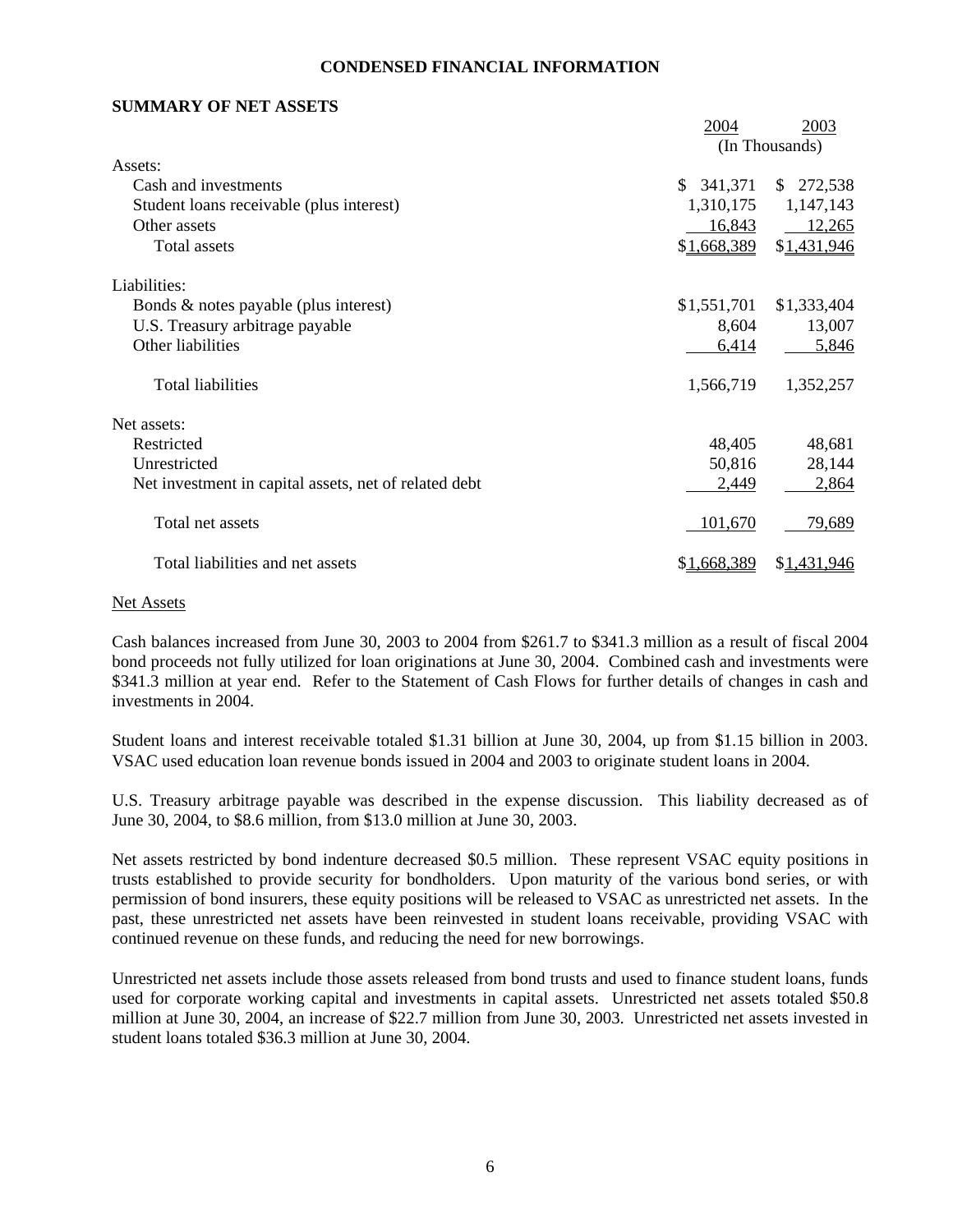Capital assets increased during fiscal 2004 as new acquisitions of \$5.0 million exceeded depreciation expense of \$1.5 million. The primary reason for the increase is a result of VSAC purchasing land and beginning construction of a new corporate headquarters in 2004. The purchase of land and construction of the new corporate headquarters is being funded by General Obligation bonds issued in fiscal 2004.

## Changes in Long-Term Debt

Bonds, notes and interest payable increased by \$218.3 million to \$1.55 billion in 2004. The increase resulted from new borrowings exceeding maturities and refundings of existing debt during fiscal year 2004. During the fiscal year, VSAC issued \$380.9 million in new bonds and notes. These bonds and notes provided \$218 million of new capital, and retired and refunded \$160.6 million of existing debt.

See note 8 for additional information on bonds and notes payable.

## FISCAL 2003

Fiscal 2003 Highlights and Overall Financial Position

- During the year ended June 30, 2003, VSAC provided over \$20.6 million in grants and scholarships to Vermont students.
- VSAC originated over \$407.0 million in student loans, including new loans to students and parents and consolidation of existing loans. VSAC held \$1.12 billion in education loans receivable at June 30, 2003.
- VSAC returned over \$14.7 million in interest and principal rebates to students in its loan programs during fiscal 2003.
- VSAC expanded its services and offerings to students and families through its Resource Center, outreach counselors, website and through the Vermont Higher Education Investment Plan.
- VSAC's total net assets increased \$8.2 million to \$79.7 million, primarily strengthening the Corporation's equity position in its student loan bond trust estates. VSAC's net revenue base continued to grow as loan originations, including traditional Stafford and PLUS loans, consolidation loans and alternative loans, increased. While interest rates decreased both gross interest revenues and gross interest expenses, the increase in student loan volume generated consistent net revenues from loans.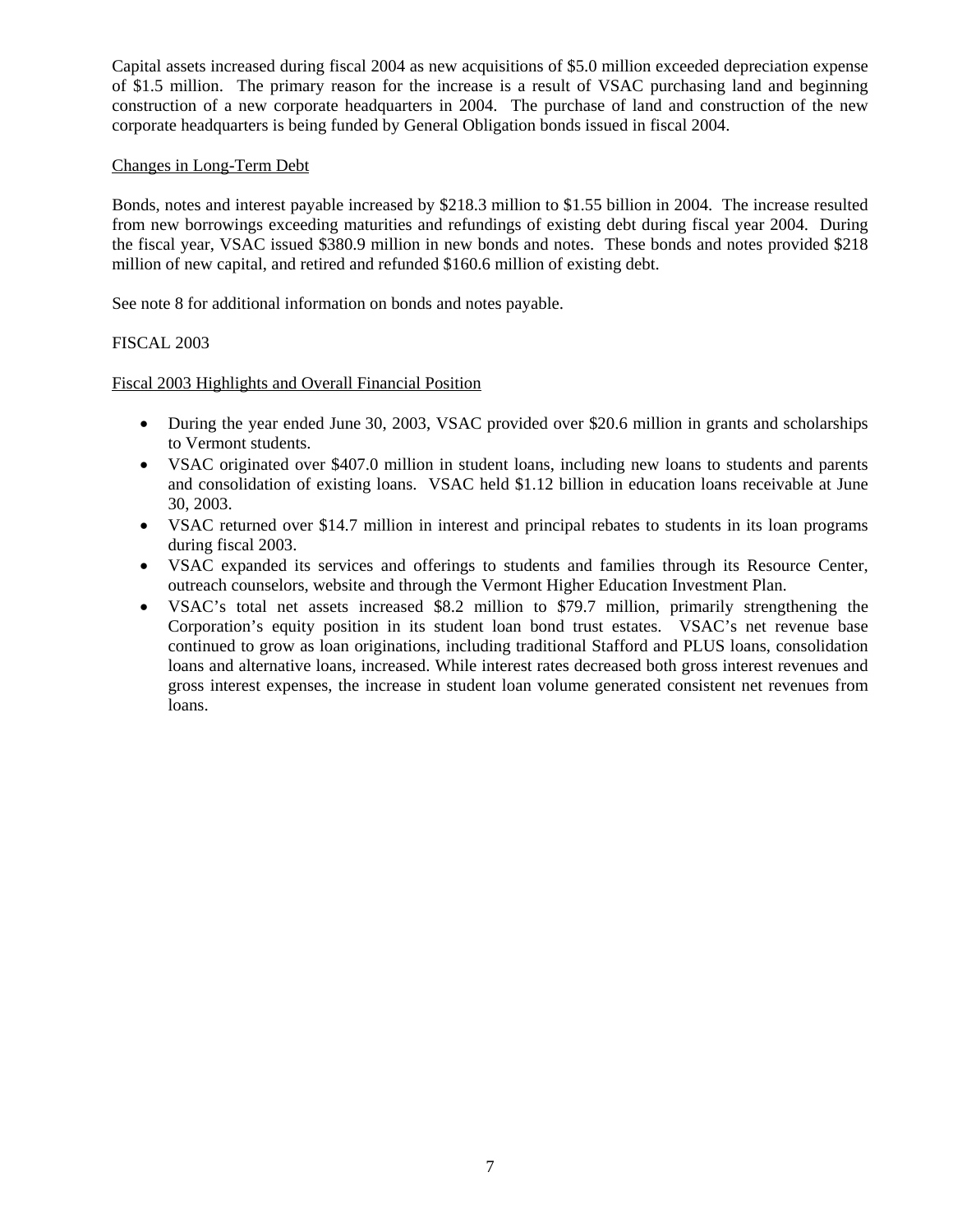#### **CONDENSED FINANCIAL INFORMATION**

## **SUMMARY OF REVENUES AND EXPENSES**

|                                                | 2003      | 2002           |
|------------------------------------------------|-----------|----------------|
|                                                |           | (In Thousands) |
| <b>Revenues:</b>                               |           |                |
| Interest earned from student loan financing    | \$70,530  | \$71,493       |
| Other loan and guarantee program revenues      | 4,973     | 4,254          |
| Investment interest                            | 2,568     | 5,234          |
| Vermont state appropriations                   | 16,582    | 15,446         |
| Federal grants                                 | 2,550     | 2,367          |
| Scholarship revenue                            | 3,651     | 2,503          |
| Other revenue                                  | 1,189     | 1,234          |
| Total operating revenues                       | 102,043   | 102,531        |
| <b>Expenses:</b>                               |           |                |
| Student aid                                    | 20,603    | 18,634         |
| Interest rebated to borrowers                  | 14,664    | 15,354         |
| Interest on debt                               | 20,043    | 25,412         |
| Other loan financing costs                     | 12,174    | 15,576         |
| Corporate operating expenses and depreciation  | 26,345    | 24,758         |
| Total operating expenses                       | 93,829    | 99,734         |
| Excess of revenues over expenses               | 8,214     | 2,797          |
| Total net assets, at the beginning of the year | 71,475    | 68,678         |
| Total net assets, at the end of the year       | \$ 79,689 | \$71,475       |

#### Revenues

VSAC's fiscal 2003 operations resulted in an increase in net assets of \$8.2 million. All revenues for 2003 are considered operating revenues. VSAC earned \$102.0 million in revenues versus incurring \$93.8 million in total expenses in 2003. VSAC's revenues include interest income on student loans, as well as various Federal interest subsidies and special allowance payments.

Overall loan revenue to VSAC is closely related to the general interest rate environment. Most student loans held by VSAC have variable interest rates. During 2003, interest revenues and subsidies declined from \$71.5 to \$70.5 million. Interest for certain loans is paid by the U.S. Department of Education as a subsidy to qualifying borrowers. This interest subsidy represented \$9.0 million in 2003. VSAC also receives special allowance payments when variable interest rates fall below certain levels. Low interest rates accounted for an increase in these special allowance payments from \$10.0 to \$16.1 million in 2003.

Other revenues associated with the loan and loan guarantee programs include consolidation fees, default aversion fees, collections revenues, and other program fees and revenues. These fees and revenues totaled \$5.0 million in 2003, compared to \$4.2 million in 2002.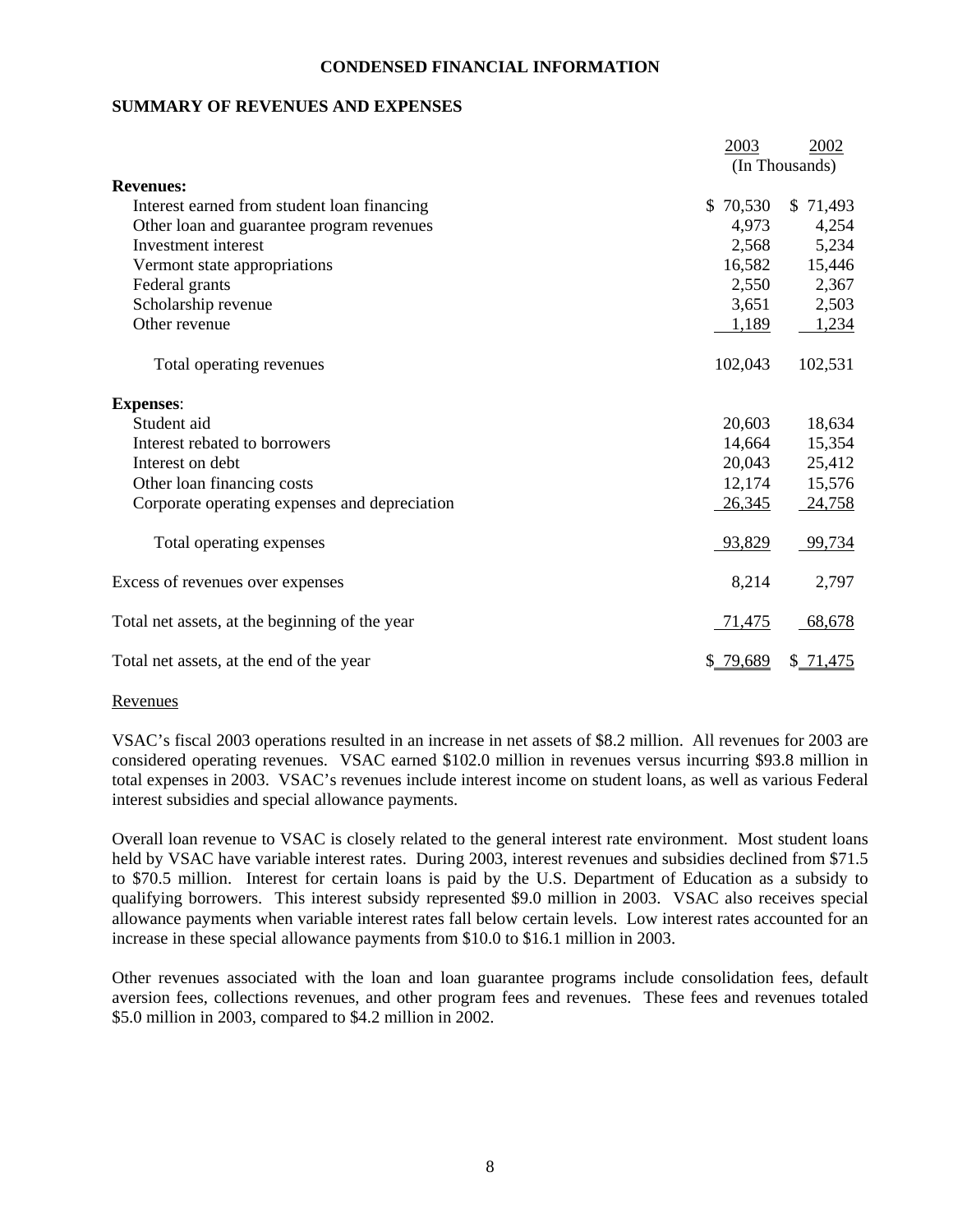Lower interest rates also resulted in declining interest revenue on investments. Investments include student loan funds temporarily invested in cash and short term investments, and scholarship funds invested for longterm growth and income. Interest on all investments declined from \$5.2 million to \$2.6 million in 2003, as interest rates declined and the amount invested in cash and cash equivalents on average declined as well. These investments are related to the timing of student loan bond issues.

VSAC has worked closely with the University of Vermont and the Vermont State Colleges to enhance the State's financial support of higher education. The result has been significant increases in State appropriations for each party. VSAC's appropriation increased from \$15.4 to \$16.6 million. As in prior years, the State's appropriation for the grant program is used entirely to provide grant funds directly to students. VSAC receives no administrative allowance for administering the State grant program.

Federal grants also increased by nearly 7.7%, to \$2.6 million in fiscal 2003.

Scholarship revenues climbed from \$2.5 to \$3.7 million in fiscal 2003, as more scholarship funds were secured, awarded and invested for the benefit of Vermont students.

### **Expenses**

VSAC has four main types of expenses: student aid; interest costs; other loan financing costs; and costs of operations.

*Student Aid* – VSAC provided Vermont students with \$20.6 million in student aid during fiscal 2003; \$16.4 million was provided from State appropriations. An additional \$4.2 million was made available through various scholarship programs managed by VSAC. The total aid in 2003 represents an 11% increase over grants and scholarships provided by VSAC in fiscal 2002. Direct aid in the form of grants and scholarships represented 22% of VSAC's operating expenses.

While not strictly a student aid expense, interest rebated to borrowers is an item that helps current and former students and parents manage their education debt. VSAC provided \$14.6 million in rebates of interest to borrowers in fiscal 2003, down slightly from 2002, due to the overall decline in interest rates on these loans. These rebates represent 15.6% of VSAC's fiscal 2003 operating expenses.

It is also important to note that, while not an expense to the Corporation, the largest portion of aid to students is the \$407 million of loans VSAC made available to students and parents in fiscal 2003.

*Interest Costs* – In order to provide Vermont students and parents with low cost loans, VSAC issues both taxexempt and taxable bonds in the public markets. The interest costs of these bonds represent a major expense category for VSAC. Since the vast majority of these bonds are variable rate securities, interest costs vary from year to year as the general interest rate environment changes. The variable nature of these securities matches the variable rate structure of most of our student loans, so revenues and expenses related to the bonds are highly correlated.

With the dramatic decrease in interest rates from fiscal 2002 to 2003, VSAC interest costs fell from \$25.4 to \$20.0 million, even as overall indebtedness increased from \$1.10 to \$1.33 billion. Interest costs represented 21.4% of VSAC operating expenses in fiscal 2003.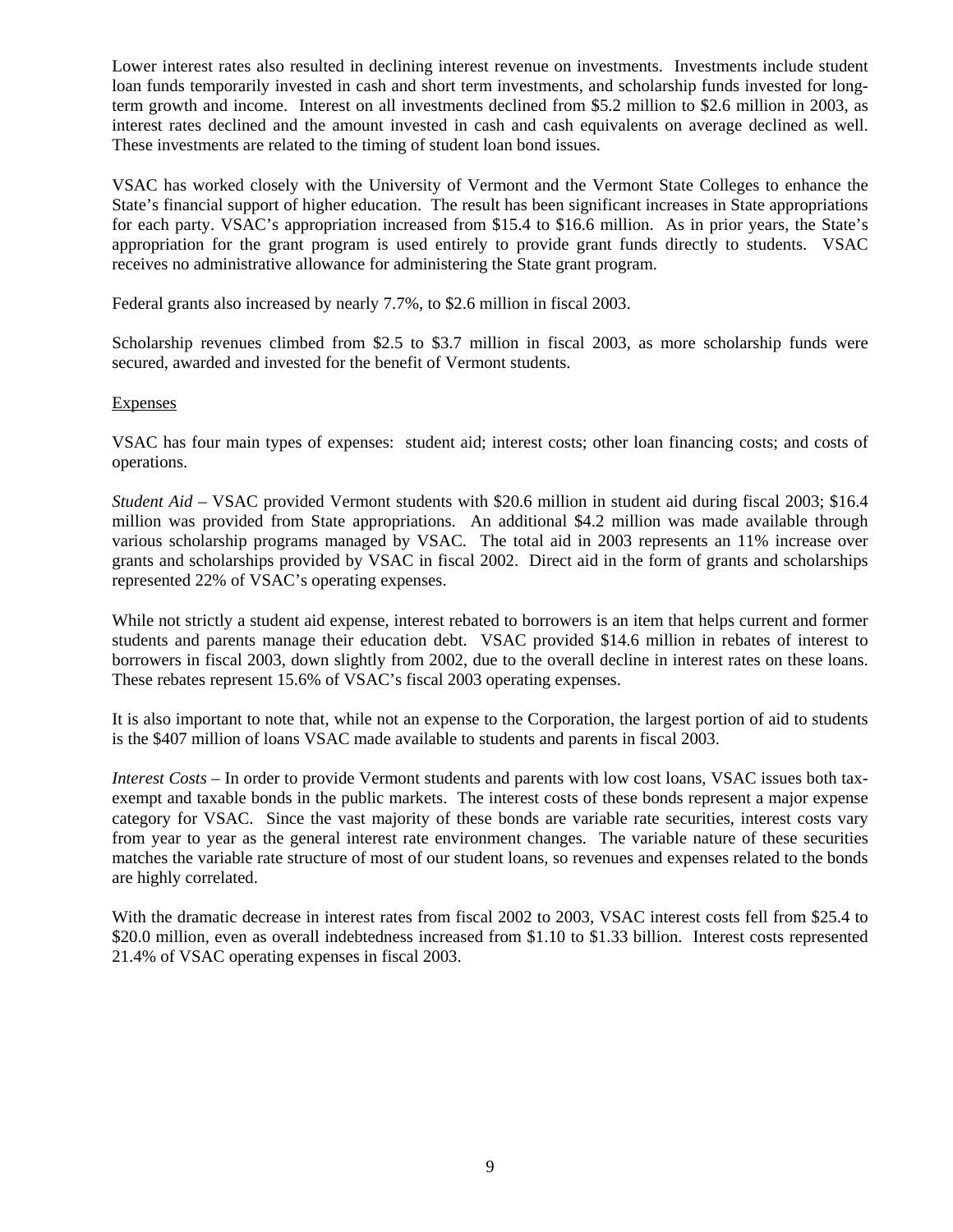*Other Loan Financing Costs* – Other expenses incurred in the loan financing area include credit enhancement and remarketing fees for our bond issues, consolidation and lender fees VSAC pays to the Federal government, and provisions for or recovery of the arbitrage earnings liability to the U.S. Treasury, as well as a variety of other costs incurred in issuing and managing over \$1.3 billion in outstanding bonds and notes. These costs totaled \$12.2 million in fiscal 2003, representing approximately 13.0% of total operating expenses. Changes in these financing costs from year to year are principally due to changes in the total outstanding indebtedness, and by changes in the arbitrage liability. Arbitrage liability represents earnings on bond-financed loans and investments that would be returned to the U.S. Treasury if the loan portfolios were completely liquidated at June 30, and all bondholders were repaid. It represents earnings to date, and is a function of past and current interest rates on debt and assets held by VSAC. It is fairly volatile and is managed to minimize the probability of a liability balance at the end of a bond life cycle. VSAC actually experienced a recapture of excess arbitrage in fiscal 2003.

*Costs of Operations* – The costs of operating VSAC's programs, as well as facilities and overhead costs totaled \$26.3 million in fiscal 2003, an increase of approximately 6.4% from fiscal 2002. Salaries and benefits were \$18.5 million in fiscal 2003, approximately 70% of costs of operations. Overall costs of operations represent 28% of total operating expenses.

Total expenses for 2003 were \$93.8 million. Revenues totaled \$102.0 million. The excess of revenues over expenses was \$8.2 million. The change in total net assets for 2003 was an increase of \$8.2 million. The ending balance of net assets was \$79.7 million at June 30, 2003, as compared to \$71.5 million at June 30, 2002.

Other operating expenses including the provision for loan losses and other general and administrative expenses totaled \$1.5 million in 2003.

### **CONDENSED FINANCIAL INFORMATION**

#### **SUMMARY OF NET ASSETS**

|                                          | 2003        | 2002           |
|------------------------------------------|-------------|----------------|
|                                          |             | (In Thousands) |
| Assets:                                  |             |                |
| Cash and investments                     | \$272,538   | \$167,528      |
| Student loans receivable (plus interest) | 1,147,143   | 1,012,003      |
| Other assets                             | 12,265      | 10,321         |
| Total assets                             | \$1,431,946 | \$1,189,852    |
| Liabilities:                             |             |                |
| Bonds & notes payable (plus interest)    | \$1,333,404 | \$1,098,456    |
| U.S. Treasury arbitrage payable          | 13,007      | 14,499         |
| Other liabilities                        | 5,846       | 5,422          |
| <b>Total liabilities</b>                 | 1,352,257   | 1,118,377      |
| Net assets:                              |             |                |
| Restricted                               | 48,681      | 41,707         |
| Unrestricted                             | 28,144      | 26,978         |
| Net investment in capital assets         | 2,864       | 2,790          |
| Total net assets                         | 79,689      | 71,475         |
| Total liabilities and net assets         | \$1,431,946 | \$1,189,852    |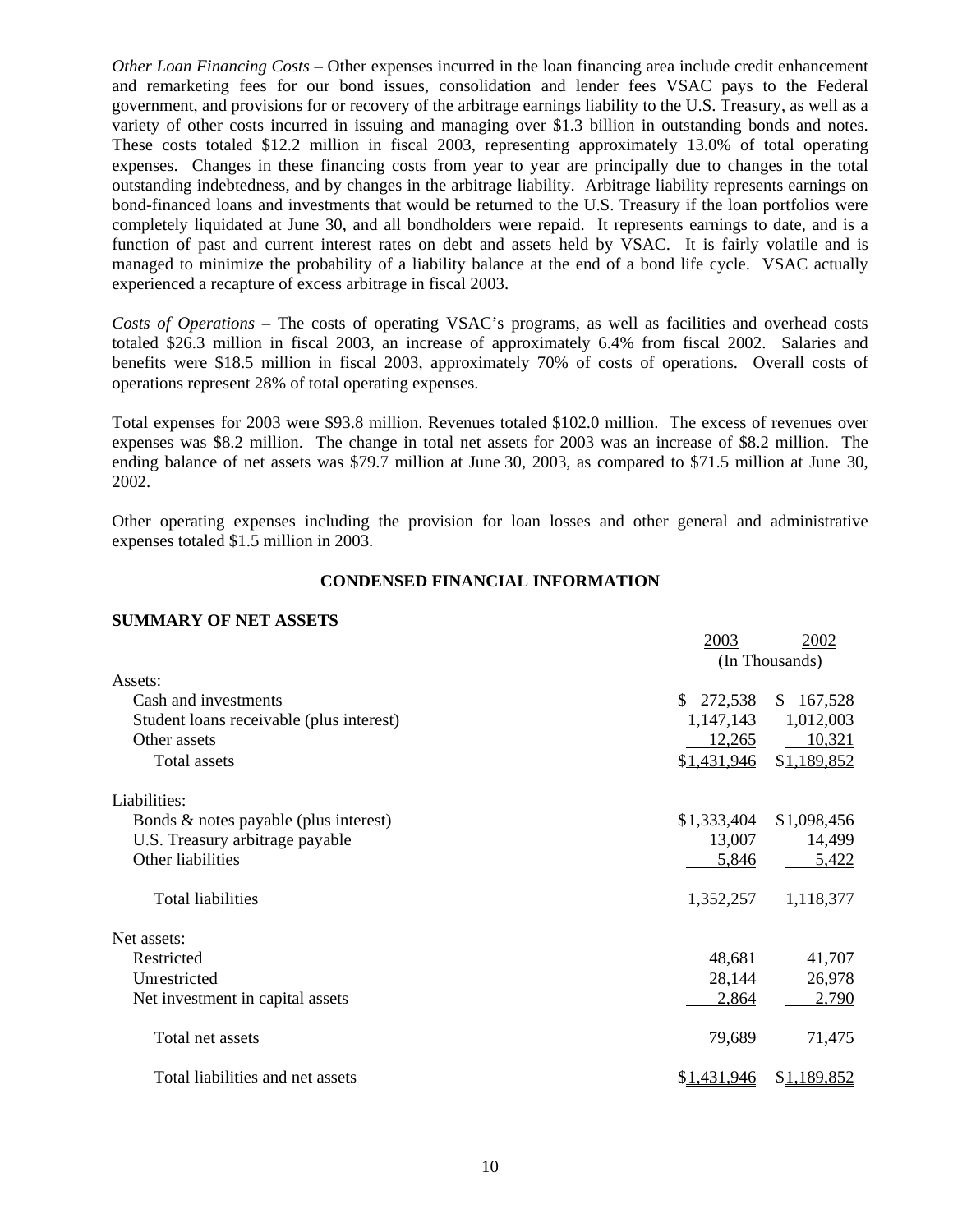## Net Assets

Cash balances increased significantly from June 30, 2002 to 2003, from \$143.5 to \$261.7 million as a result of fiscal 2003 bond proceeds not fully utilized for loan originations at June 30, 2003. VSAC issued \$112.5 million in new bonds in October 2002 and \$310.9 million in new bonds in May 2003. Combined cash and investments were \$272.5 million at June 30, 2003 an increase of \$105 million from June 30, 2002. Refer to the Statement of Cash Flows for further details of changes in cash and investments in 2003.

Student loans and interest receivable totaled \$1.15 billion at June 30, 2003, up from \$1.01 billion in 2002. The 2003 bond proceeds were used to originate student loans in 2003.

U.S. Treasury arbitrage payable was described in the expense discussion. This liability decreased as of June 30, 2003, to \$13.0 million from \$14.5 million at June 30, 2002.

Net assets restricted by bond indenture increased \$7.0 million. These represent VSAC equity positions in trusts established to provide security for bondholders. Upon maturity of the various bond series, or with permission of bond insurers, these equity positions will be released to VSAC as unrestricted net assets. In the past, these unrestricted net assets have been reinvested in student loans receivable, providing VSAC with continued revenue on these funds, and reducing the need for new borrowings.

Unrestricted net assets include those assets released from bond trusts and used to finance student loans, funds used for corporate working capital and investments in capital assets. Unrestricted net assets invested in student loans totaled \$18.6 million at June 30, 2003.

Capital assets increased during the fiscal year, as new acquisitions of \$1.4 million exceeded depreciation expense of \$1.3 million. The result was an increase in both capital assets, and the corresponding net asset figure to \$2.9 million at June 30, 2003.

## Changes in Long-Term Debt

Bonds, notes and interest payable increased by \$234.9 million to \$1.33 billion. The increase resulted from new borrowings exceeding maturities and refundings of existing debt during fiscal year 2003. During the fiscal year, VSAC issued \$449.3 million in new bonds and notes. These bonds and notes provided \$235 million of new capital, and retired and refunded \$214.3 of existing debt.

See note 8 for additional information on bonds and notes payable.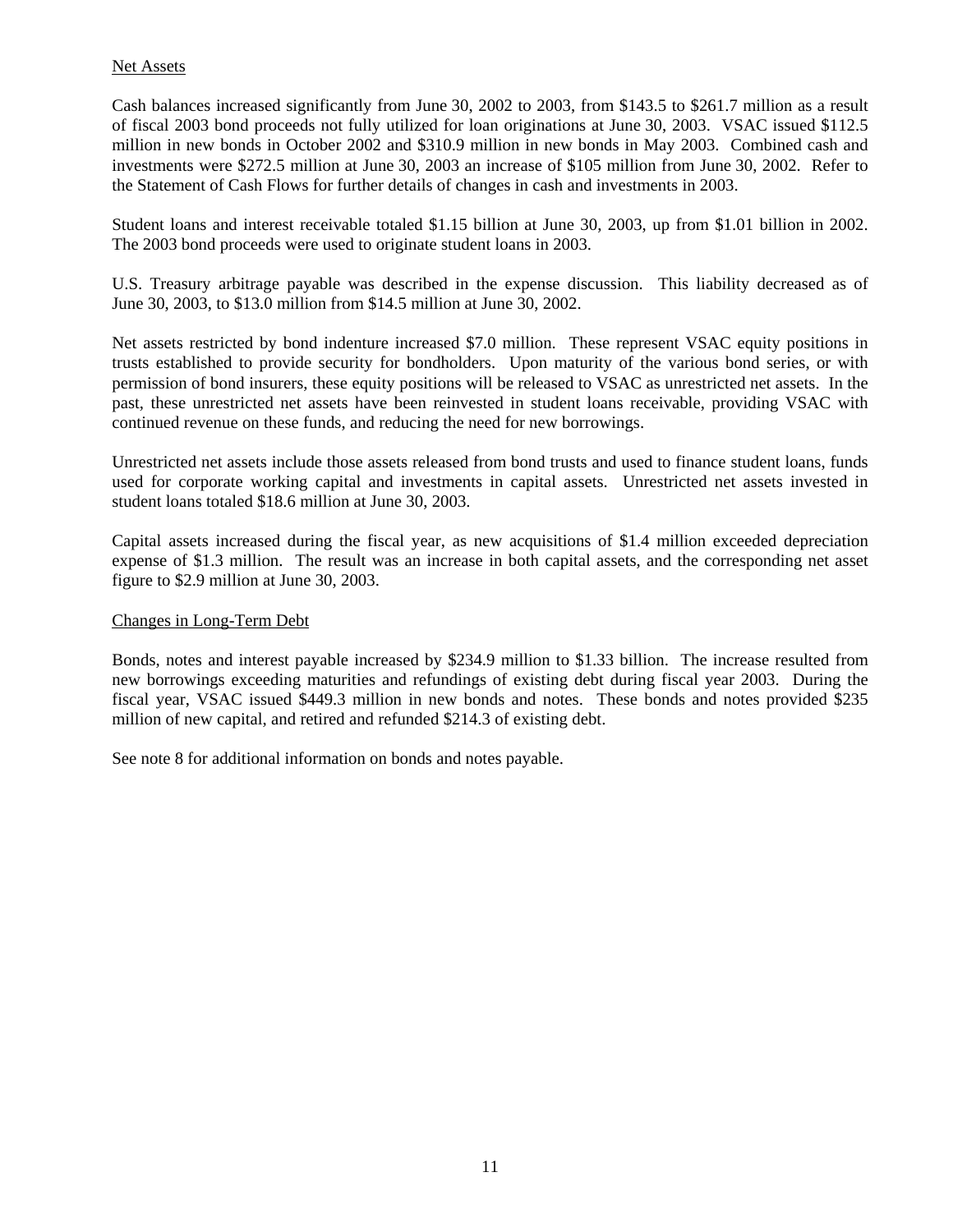(A Component Unit of the State of Vermont)

## <span id="page-12-0"></span>STATEMENTS OF NET ASSETS

## June 30, 2004 and 2003

## **ASSETS**

|                                                       | 2004          | 2003                    |
|-------------------------------------------------------|---------------|-------------------------|
|                                                       |               | (In Thousands)          |
| Current assets:                                       |               |                         |
| Cash and cash equivalents (notes 3, 8 and 9)          | 341,276<br>\$ | 261,668<br>$\mathbb{S}$ |
| Investments (notes 3, 8 and 9)                        | 95            | 10,870                  |
| Receivables:                                          |               |                         |
| Student loans, net (notes 4, 8 and 9)                 | 104,380       | 95,335                  |
| Student loan interest and special allowance (note 10) | 33,941        | 23,489                  |
| Investment interest                                   | 218           | 278                     |
| Federal administrative and program fees               | 446           | 410                     |
| Other                                                 | 1,073         | 800                     |
| Other assets                                          | 1,389         | 1,485                   |
| Total current assets                                  | 482,818       | 394,335                 |
| Noncurrent assets:                                    |               |                         |
| Receivables:                                          |               |                         |
| Student loans, net (notes 4, 8 and 9)                 | 1,171,854     | 1,028,319               |
| Capital assets, net (note 7)                          | 6,324         | 2,864                   |
| Deferred bond issuance costs, net                     | 7,393         | 6,428                   |
| Total noncurrent assets                               | 1,185,571     | 1,037,611               |
|                                                       |               |                         |
| <b>Total</b> assets                                   | \$1,668,389   | \$1,431,946             |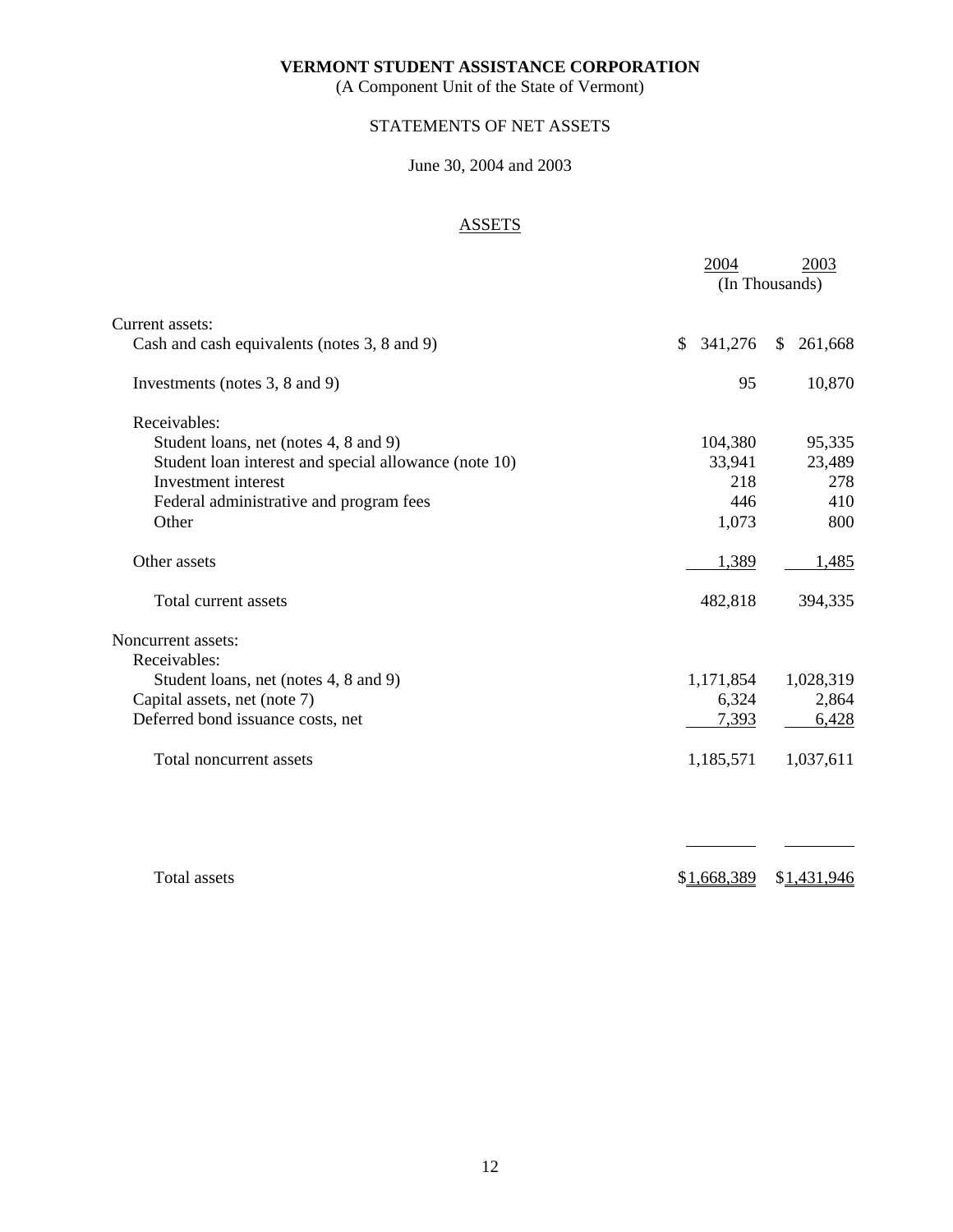## <span id="page-13-0"></span>LIABILITIES AND NET ASSETS

|                                                        | 2004         | 2003                   |
|--------------------------------------------------------|--------------|------------------------|
|                                                        |              | (In Thousands)         |
| <b>Current liabilities:</b>                            |              |                        |
| Bonds and notes payable (notes 8 and 9)                | \$<br>30,400 | $\mathbb{S}$<br>40,935 |
| Accounts payable and other liabilities                 | 3,117        | 3,103                  |
| Deferred revenue                                       | 3,297        | 2,743                  |
| Accrued interest on bonds payable                      | 1,307        | 1,211                  |
| Arbitrage earnings rebatable (note 9)                  | 2,560        | 1,260                  |
| Total current liabilities                              | 40,681       | 49,252                 |
| Noncurrent liabilities:                                |              |                        |
| Bonds and notes payable (notes 8 and 9)                | 1,519,994    | 1,291,258              |
| Arbitrage earnings rebatable (note 9)                  | 6,044        | 11,747                 |
| Total noncurrent liabilities                           | 1,526,038    | 1,303,005              |
| <b>Total liabilities</b>                               | 1,566,719    | 1,352,257              |
| Commitments and contingencies (notes 7, 12, 13 and 14) |              |                        |
| Net assets:                                            |              |                        |
| Invested in capital assets, net of related debt        | 2,449        | 2,864                  |
| Restricted:                                            |              |                        |
| Bond resolution                                        | 47,773       | 48,288                 |
| Grants and scholarships                                | 632          | 393                    |
| Unrestricted                                           | 50,816       | 28,144                 |
| Total net assets                                       | 101,670      | 79,689                 |
| Total liabilities and net assets                       | \$1,668,389  | \$1,431,946            |

See accompanying notes to the financial statements.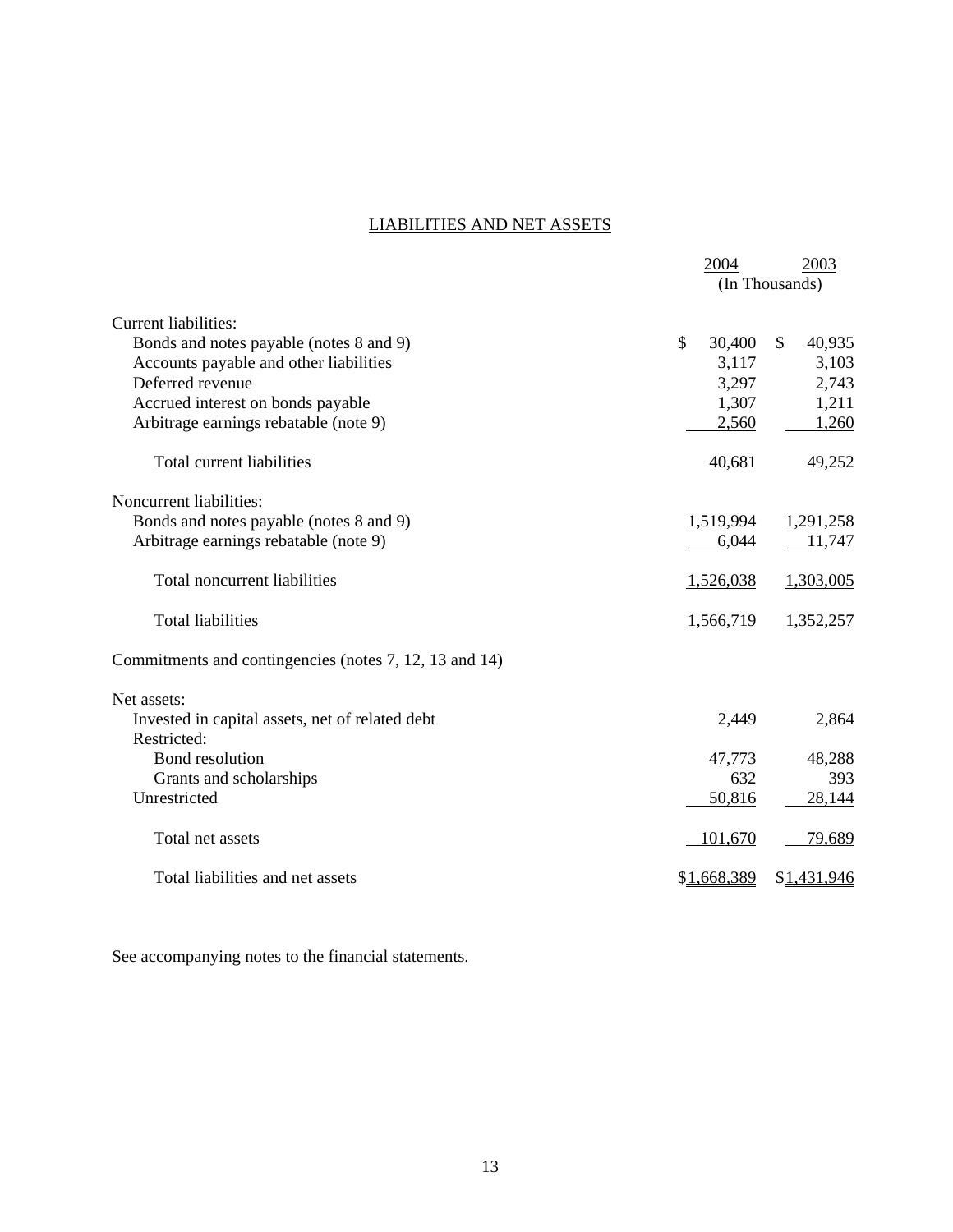(A Component Unit of the State of Vermont)

## <span id="page-14-0"></span>STATEMENTS OF REVENUES, EXPENSES AND CHANGES IN NET ASSETS

## Years Ended June 30, 2004 and 2003

|                                                      | 2004        | 2003           |
|------------------------------------------------------|-------------|----------------|
|                                                      |             | (In Thousands) |
| Operating revenues:                                  |             |                |
| U.S. Department of Education (note 10):              |             |                |
| Interest benefits                                    | \$<br>8,590 | 9,019<br>\$    |
| Special allowance                                    | 29,420      | 16,099         |
| Interest on student loans                            | 46,384      | 45,412         |
| State appropriations                                 | 16,684      | 16,582         |
| Interest on investments                              | 2,058       | 2,568          |
| Guarantee agency administrative revenues             | 4,948       | 4,973          |
| Federal grants                                       | 3,823       | 2,550          |
| Scholarship income                                   | 3,710       | 3,651          |
| Other income                                         | 697         | 1,189          |
| Total operating revenues                             | 116,314     | 102,043        |
| Operating expenses:                                  |             |                |
| Financing expenses – interest                        | 17,937      | 20,043         |
| Salaries and benefits (note 11)                      | 20,457      | 18,483         |
| State grants and scholarships                        | 21,609      | 20,603         |
| Interest rebated to borrowers                        | 13,309      | 14,664         |
| Other general and administrative                     | 6,399       | 6,095          |
| Other guarantee agency expenses                      | 391         | 435            |
| Reduction in excess arbitrage (note 9)               | (3, 145)    | (1,181)        |
| Credit enhancement and remarketing fees              | 5,040       | 4,385          |
| Consolidation and lender paid fees                   | 8,387       | 6,861          |
| Other loan financing expense                         | 79          | 151            |
| Provision for losses on student loans (note 4)       | 1,260       | 1,062          |
| Depreciation and amortization (note 7)               | 1,529       | 1,332          |
| Amortization of bond issuance costs                  | 1,081       | 896            |
| Total operating expenses                             | 94,333      | 93,829         |
| Excess of operating revenues over operating expenses | 21,981      | 8,214          |
| Net assets, beginning of year                        | 79,689      | 71,475         |
| Net assets, end of year                              | \$101,670   | \$79,689       |

See accompanying notes to the financial statements.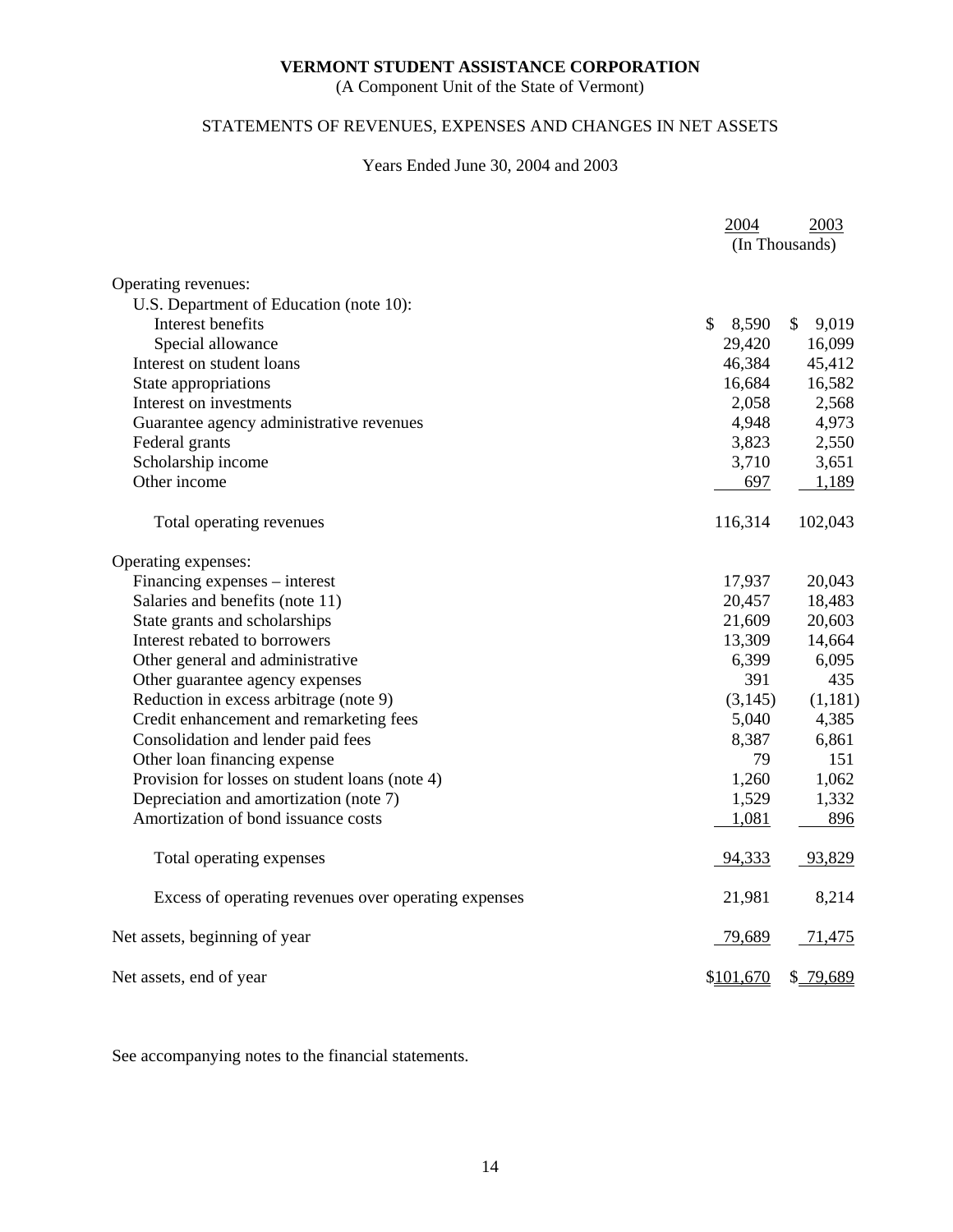(A Component Unit of the State of Vermont)

## <span id="page-15-0"></span>STATEMENTS OF CASH FLOWS

## Years Ended June 30, 2004 and 2003

|                                                                      | 2004          | 2003           |
|----------------------------------------------------------------------|---------------|----------------|
|                                                                      |               | (In Thousands) |
| Cash flows from operating activities:                                |               |                |
| Cash received from customers                                         | 39,729<br>\$. | \$<br>35,676   |
| Principal payments received on student loans                         | 297,849       | 269,818        |
| Cash paid to suppliers for goods and services                        | (57, 949)     | (55,095)       |
| Student loans originated                                             | (451,689)     | (406, 839)     |
| Cash paid to employees for services                                  | (20, 329)     | (18, 838)      |
| Interest received on student loans                                   | 47,049        | 47,714         |
| State appropriations received                                        | 16,684        | 16,582         |
| Net cash used in operating activities                                | (128, 656)    | (110,982)      |
| Cash flows from noncapital financing activities:                     |               |                |
| Proceeds from the sale of bonds/notes payable                        | 358,850       | 449,285        |
| Payments on bonds/notes payable                                      | (160, 585)    | (214,300)      |
| Interest paid to bond holders                                        | (18, 123)     | (20,080)       |
| Premiums paid at redemption for bond refunding                       | (1,562)       |                |
| Net cash provided by noncapital financing activities                 | 178,580       | 214,905        |
| Cash flows from capital and related financing activities:            |               |                |
| Proceeds from the sale of capital debt                               | 22,006        |                |
| Interest paid to bond holders                                        | (226)         |                |
| Acquisition and construction of capital assets                       | (4,989)       | (1,406)        |
| Net cash provided (used) in capital and related financing activities | 16,791        | (1,406)        |
| Cash flows from investing activities:                                |               |                |
| Interest received on investments                                     | 2,118         | 2,493          |
| Redemption of investments, net                                       | 10,775        | 13,117         |
| Net cash provided by investing activities                            | 12,893        | 15,610         |
| Net increase in cash and cash equivalents                            | 79,608        | 118,127        |
| Cash and cash equivalents, beginning of year                         | $-261,668$    | 143,541        |
| Cash and cash equivalents, end of year                               | \$341,276     | \$261,668      |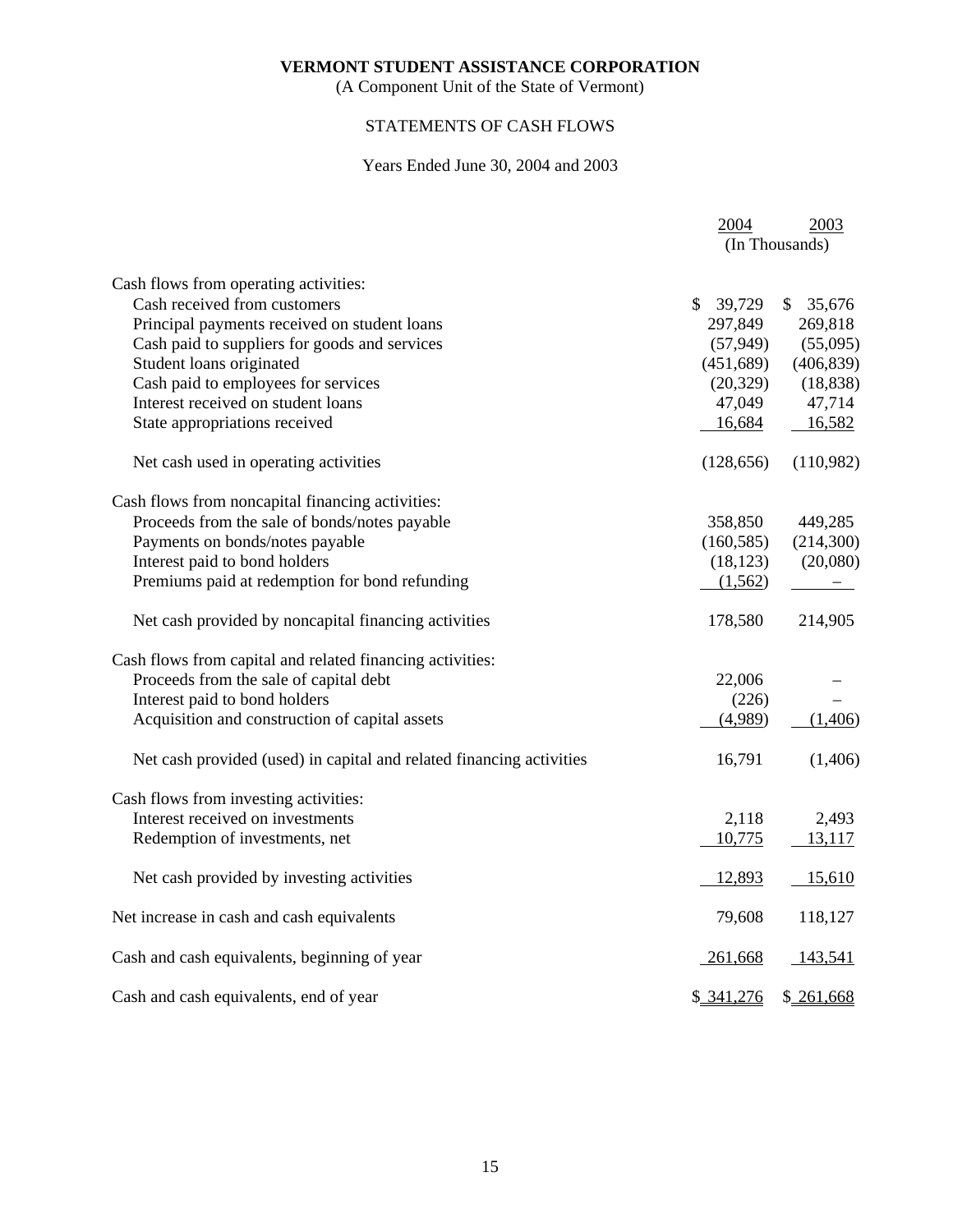(A Component Unit of the State of Vermont)

## <span id="page-16-0"></span>STATEMENTS OF CASH FLOWS (CONTINUED)

## Years Ended June 30, 2004 and 2003

|                                                                              | 2004        | 2003           |
|------------------------------------------------------------------------------|-------------|----------------|
|                                                                              |             | (In Thousands) |
| Reconciliation of operating income to net cash used in operating activities: |             |                |
| Excess of operating revenues over operating expenses                         | \$21,981    | 8,214<br>S.    |
| Adjustments to reconcile the excess of operating revenues over               |             |                |
| operating expenses to net cash used in operating activities:                 |             |                |
| Depreciation and amortization                                                | 1,529       | 1,332          |
| Provision for losses on student loans                                        | 1,260       | 1,062          |
| Amortization of bond issuance costs                                          | 1,081       | 896            |
| Amortization of bond premium                                                 | (508)       | (144)          |
| Investment interest received                                                 | (2,118)     | (2, 493)       |
| Interest paid to bond holders                                                | 18,349      | 20,080         |
| Changes in operating assets and liabilities:                                 |             |                |
| Decrease (increase) in investment interest receivable                        | 60          | (75)           |
| Increase in student loans receivable                                         | (153, 840)  | (137,608)      |
| (Increase) decrease in student loans interest receivable                     | (10, 452)   | 1,406          |
| Increase in federal administrative and program                               |             |                |
| fees receivable                                                              | (36)        | (74)           |
| Increase in other receivables                                                | (273)       | (240)          |
| Decrease (increase) in other assets                                          | 96          | (259)          |
| Increase in deferred bond issuance costs                                     | (2,046)     | (2,118)        |
| Increase in accounts payable and other liabilities                           | 14          | 353            |
| Increase in deferred revenue                                                 | 554         | 71             |
| Increase in accrued interest on bonds payable                                | 96          | 107            |
| Decrease in arbitrage earnings rebatable                                     | (4, 403)    | (1, 492)       |
| Total adjustments                                                            | (150, 637)  | (119, 196)     |
| Net cash used in operating activities                                        | \$(128,656) | \$(110,982)    |

See accompanying notes to the financial statements.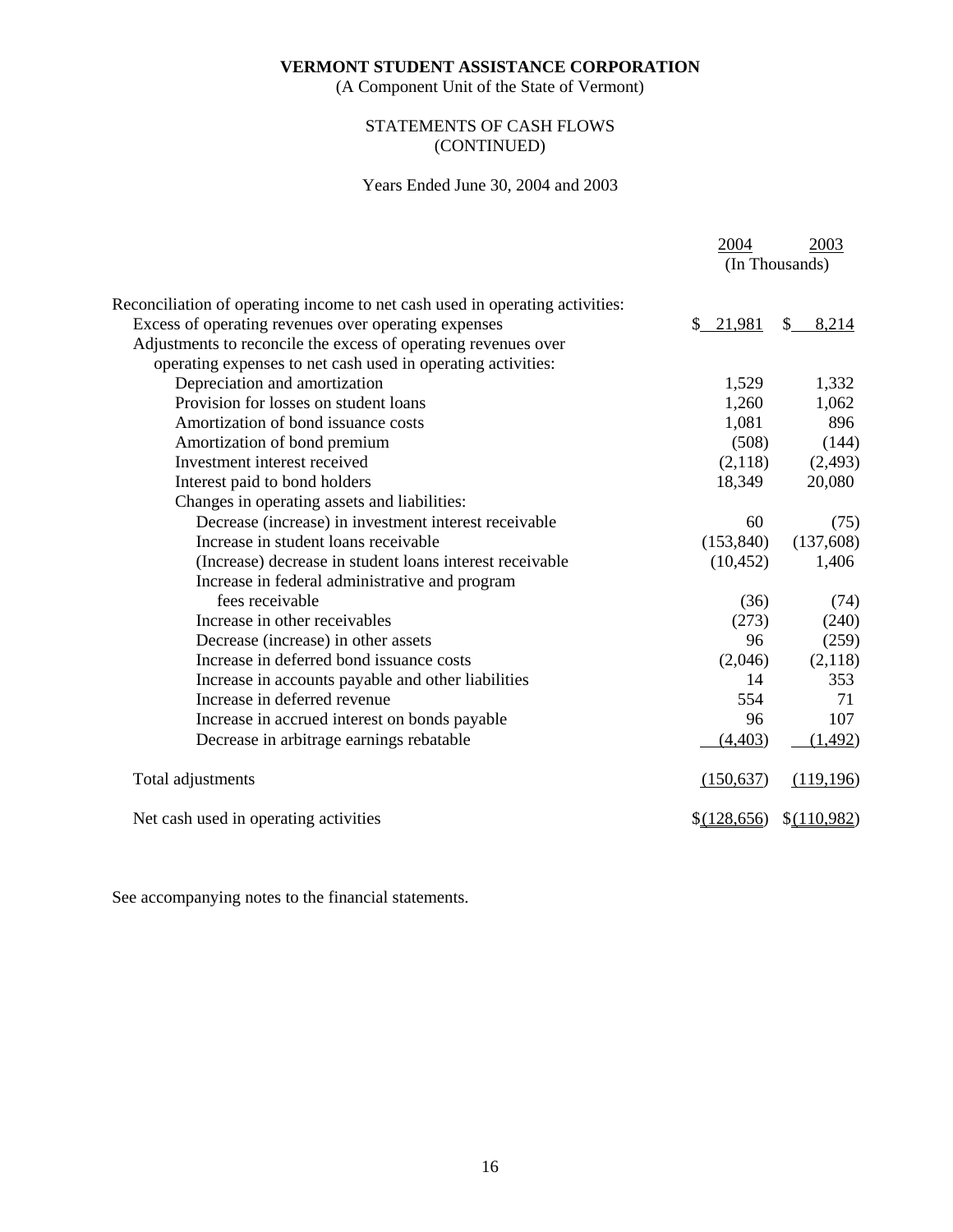(A Component Unit of the State of Vermont)

## <span id="page-17-0"></span>STATEMENTS OF FIDUCIARY NET ASSETS

## AGENCY FUNDS

## June 30, 2004 and 2003

|                                                     | Federal<br>Loan |                |                     |                      |
|-----------------------------------------------------|-----------------|----------------|---------------------|----------------------|
|                                                     | Reserve         |                | 2004                | 2003                 |
|                                                     | Fund            | <b>VHEIP</b>   | Total               | Total                |
|                                                     |                 | (In Thousands) |                     |                      |
| <b>ASSETS HELD FOR OTHERS</b>                       |                 |                |                     |                      |
| Cash and cash equivalents                           | \$8,869         | \$<br>303      | \$9,172             | \$7,900              |
| Investments                                         |                 | 29,166         | 29,166              | 18,428               |
| Student loans receivable and                        |                 |                |                     |                      |
| accrued student loan interest                       |                 | 3,028          | 3,028               | 2,504                |
| Investment interest receivable                      | 6               | 13             | 19                  | 81                   |
| Other assets                                        | 1,082           |                | 1,089               | 1,090                |
| <b>Total assets</b>                                 | \$9,957         | \$32,517       | \$42,474            | \$30,003             |
| <b>LIABILITIES</b>                                  |                 |                |                     |                      |
| Accounts payable and other liabilities              | \$<br>377       | \$<br>21       | $\mathbb{S}$<br>398 | $\mathcal{S}$<br>208 |
| Note payable                                        |                 | 3,009          | 3,009               | 2,563                |
| Federal advances                                    | 538             |                | 538                 | 538                  |
| Amounts held on behalf of investors                 |                 | 29,487         | 29,487              | 18,568               |
| Return of reserves due to U.S. Department           |                 |                |                     |                      |
| of Education                                        | 552             |                | 552                 | 552                  |
| Federal loan reserve funds held for U.S. Department |                 |                |                     |                      |
| of Education                                        | 8,490           |                | 8,490               | 7,574                |
| <b>Total liabilities</b>                            | \$9,957         | \$32,517       | \$42,474            | \$30,003             |

See accompanying notes to the financial statements.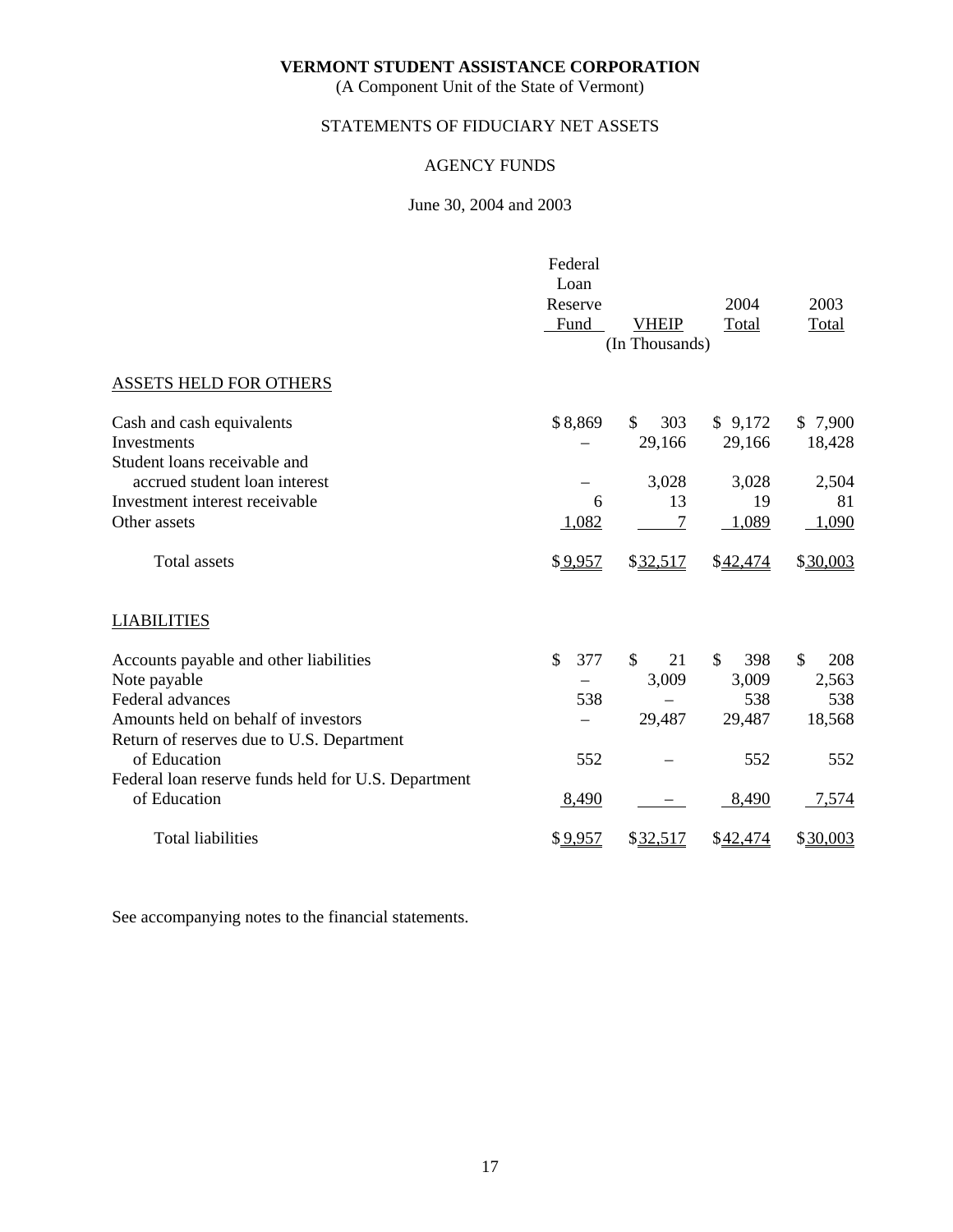(A Component Unit of the State of Vermont)

### <span id="page-18-0"></span>NOTES TO FINANCIAL STATEMENTS

## June 30, 2004 and 2003

(Dollars in Thousands)

## **1. Authorizing Legislation**

 The Vermont Student Assistance Corporation ("VSAC") was created as a public non-profit corporation by an act of the General Assembly of the State of Vermont in accordance with the provisions of the Higher Education Act of 1965, as amended ("the Act"). The purpose of VSAC is to provide opportunities for Vermont residents to pursue post-secondary education by awarding grants and guaranteeing, making, financing, and servicing loans to students. VSAC also administers scholarships, student employment programs, and outreach services to students seeking post-secondary education. In addition, VSAC manages the Vermont Higher Education Investment Plan (VHEIP).

 Pursuant to Vermont statutes, VSAC is responsible for the administration of the Loan Finance Program. Under this program, VSAC originates, purchases, services and consolidates education loans. The majority of education loans are financed through the issuance of limited obligation bonds and are guaranteed by VSAC as a guarantor and reinsured by the U.S. Department of Education (DE) through the Federal Family Education Loan (FFEL) Program. The bonds and notes outstanding are payable primarily from interest and principal repayments on the financed loans as specified in the underlying resolutions authorizing the sale of the bonds and notes. The bonds and notes are not a general obligation of VSAC or an obligation of the State of Vermont or any of its political subdivisions.

 For financial reporting purposes, VSAC is considered a component unit of the State of Vermont and is included as part of the State's financial reporting entity. VSAC's relationship with the State of Vermont primarily consists of an annual appropriation designated for grant aid to Vermont students.

 The Vermont Student Development Fund, Inc. (the "Fund"), a separate non-profit 501(c)(3) corporation, was established in November of 2000. The primary purpose of the Fund is to receive, hold and manage securities, cash or other property whether real, personal or mixed, acquired by bequest, devise, gift, purchase or loan. These assets are used primarily for scholarships and other financial assistance to benefit qualified individuals seeking a post secondary education. The Fund provides a financial benefit to VSAC, and its Board of Directors is the same as the VSAC Board of Directors, therefore, it is considered a component unit of VSAC and is included in the totals on the financial statements. The operations of the Fund are immaterial.

## **2. Summary of Significant Accounting Policies**

## *Basis of Accounting*

 VSAC follows the accrual basis of accounting whereby revenues are recorded when earned and expenses are recorded when obligation for payment is incurred.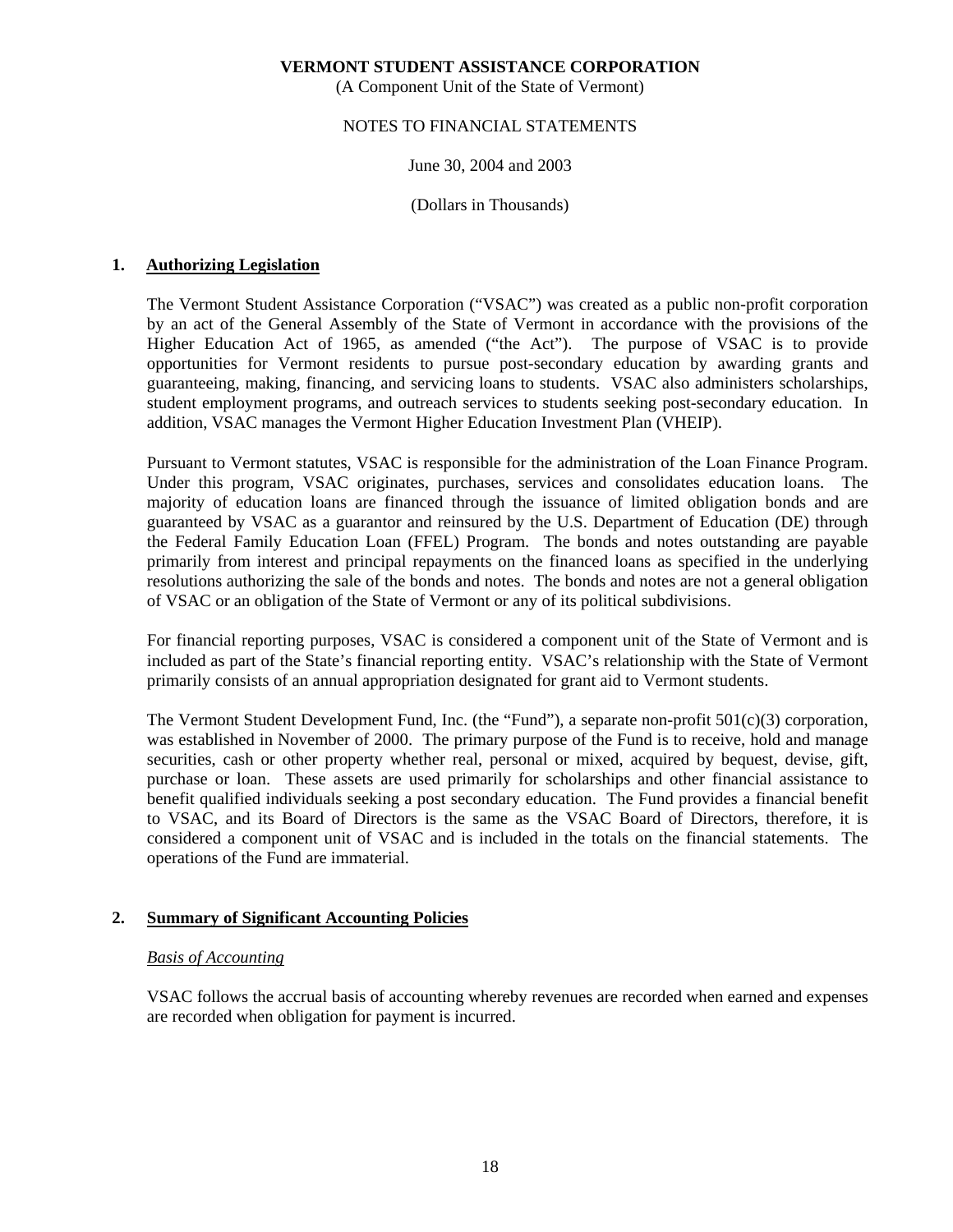(A Component Unit of the State of Vermont)

### NOTES TO FINANCIAL STATEMENTS

June 30, 2004 and 2003

(Dollars in Thousands)

## **2. Summary of Significant Accounting Policies (Continued)**

 As permitted by Governmental Accounting Standards Board (GASB) Statement No. 20, *Accounting and Financial Reporting for Proprietary Funds and Other Governmental Activities that Use Proprietary Fund Accounting*, VSAC applies all applicable Governmental Accounting Standards Board (GASB) pronouncements as well as all Financial Accounting Standards Board (FASB) pronouncements issued on or before November 30, 1989, to the extent these pronouncements do not conflict with GASB pronouncements.

 The financial statements are prepared in accordance with Governmental Accounting Standards Board Statements No. 34, *Basic Financial Statements – and Management's Discussion and Analysis – for State and Local Governments*, No. 37, *Basic Financial Statements – and Management's Discussion and Analysis – for State and Local Governments: Omnibus – an amendment of GASB Statements No. 21 and 34*, and No. 38, *Certain Financial Statement Note Disclosures*. VSAC reports as a business-type activity, as defined, in GASB No. 34.

### *Restriction on Net Assets*

 The restricted net assets of VSAC are restricted by the bond resolutions, state statutes, or various Federal regulations and program agreements and are restricted for the origination of student loans, payment of debt service on bonds and notes payable and grant and scholarship activities. Financial activities and resulting account balances which are not so restricted are presented in the Statements of Net Assets as unrestricted net assets. VSAC's unrestricted net assets are generally reserved for educational assistance purposes.

#### *Management Estimates*

 The preparation of financial statements in conformity with accounting principles generally accepted in the United States of America requires management of VSAC to make estimates and assumptions that affect the reported amounts of assets and liabilities and disclosure of contingent assets and liabilities at the date of the financial statements and the reported amounts of revenues and expenses during the reporting period. Actual results could differ from those estimates. The most significant estimates utilized in the preparation of the financial statements of VSAC relate to the allowance for losses on student loans and the arbitrage earnings rebatable liability.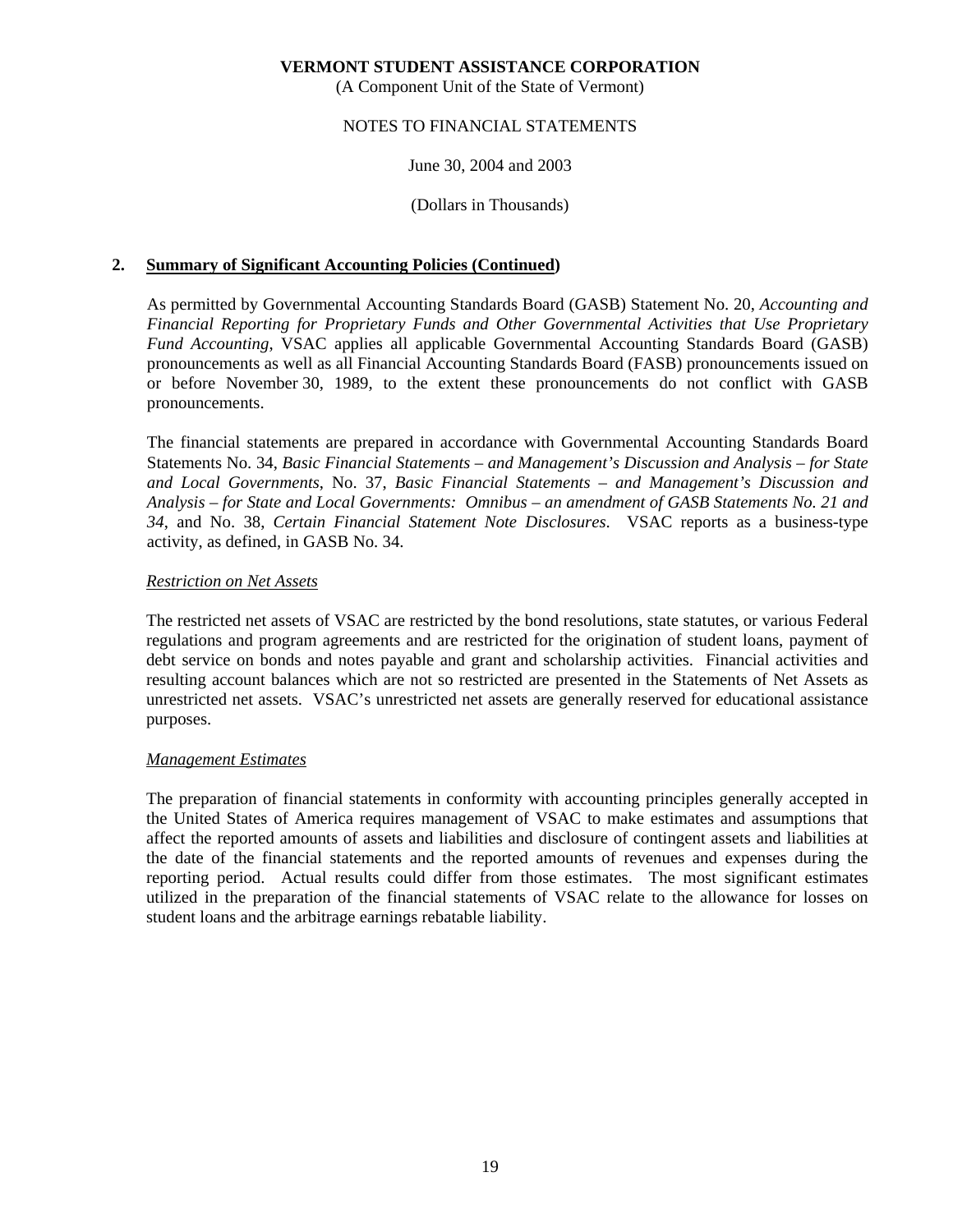(A Component Unit of the State of Vermont)

### NOTES TO FINANCIAL STATEMENTS

June 30, 2004 and 2003

(Dollars in Thousands)

## **2. Summary of Significant Accounting Policies (Continued)**

### *Student Loans*

 Student loans consist primarily of guaranteed student loans which are made to post-secondary students attending eligible educational institutions and guaranteed parental loans made to parents of dependent undergraduate students, graduate and professional students, and independent undergraduate students attending eligible educational institutions. Student loans also include consolidation loans which are loans to eligible students that combine two or more existing student loans and extend the repayment period.

 Student loans are stated at their unpaid principal balance less net deferred loan origination fees. Loan origination fees received are deferred and amortized over the estimated life of the loan using a method that approximates the level yield method.

## *Allowance for Loan Losses*

 A substantial portion of student loans are guaranteed by VSAC, as guarantor under the FFEL Program, and substantially all such loans are reinsured by DE. However, there is still the risk that loans may lose their guarantee and become uncollectible under certain circumstances and certain student loans are not guaranteed. Also, loans originated subsequent to October 1, 1993, are only reinsured by DE for 98% of the principal amount. Student loans issued under the FFEL program originated prior to October 1, 1993, are 100% reinsured by DE. At June 30, 2004 and 2003, most of VSAC's student loans are subject to the 98% guarantee from DE. Therefore, management of VSAC has established an allowance for loan losses to provide for probable losses on the 98% guaranteed loans and for loans that have no guarantee. The amount of the allowance, which is established through a provision for losses on student loans charged to expense, is based on management's estimation of the probable losses within the portfolio. Primary considerations in establishing the allowance are the amounts of unguaranteed loans in the portfolio, delinquencies, current economic conditions and historical loss experience.

#### *Operating Revenue and Expenses*

 Operating revenues include interest earned on student loans and investments, fees received from providing services, state appropriations, and grant and scholarship revenue. Operating expenses include interest on bonds, the costs of providing services and operating all programs, and grant and scholarship awards.

## *Cash Equivalents*

 VSAC considers all highly liquid investments with original maturities of three months or less to be cash equivalents. Cash equivalents include funds held in an institutional money market fund account.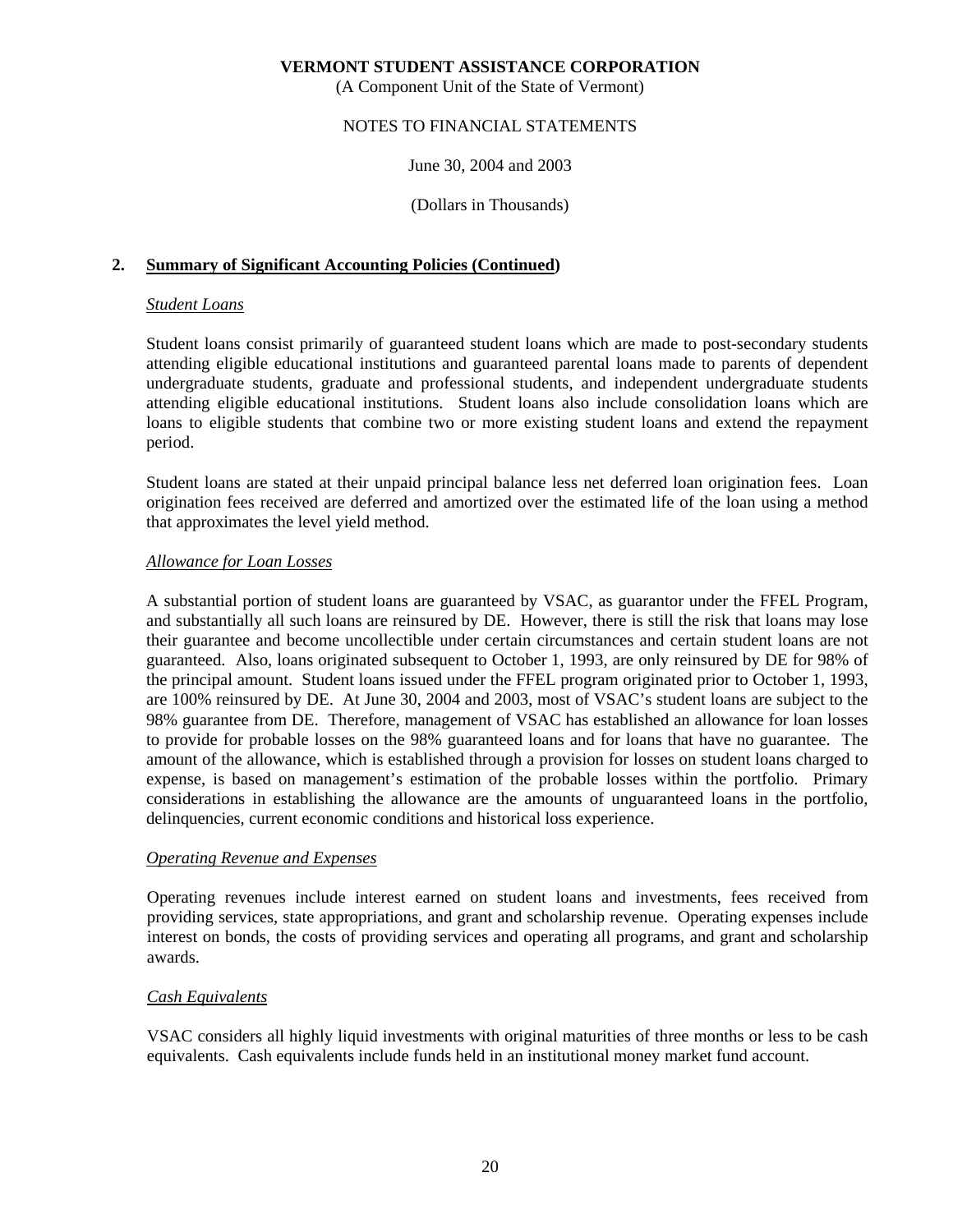(A Component Unit of the State of Vermont)

### NOTES TO FINANCIAL STATEMENTS

June 30, 2004 and 2003

(Dollars in Thousands)

## **2. Summary of Significant Accounting Policies (Continued)**

#### *Investments*

 Investment securities consist of a certificate of deposit at June 30, 2004. At June 30, 2003, they consisted primarily of guaranteed investment contracts. Investments are carried at fair value in accordance with GASB Statement No. 31, *Accounting and Financial Reporting for Certain Investments and for External Investment Pools*. The cost of the guaranteed investment contracts approximated their fair values as VSAC could withdraw funds at par during the contract period according to the related bond indentures.

### *Capital Assets*

 Capital assets are stated at historical cost. Depreciation of capital assets that are placed in service is calculated using the straight-line method over the estimated useful lives of the assets. Capital asset acquisitions that equal or exceed \$2.5 are capitalized. Leasehold improvements are amortized using the straight-line method over the shorter of the lease term or estimated useful life of the asset.

#### *Bond Issuance Costs*

 Costs of bond issuances, which are comprised of underwriters' discount, legal fees and other related financing costs, are deferred and amortized over the lives of the respective bond issues using the straightline method.

## *Bond Premium, Discount and Deferred Loss on Refunding*

 Bond premiums and discounts are amortized using the interest method over the life of the bonds. Any unamortized deferred loss related to refunded bonds is deferred and amortized over the life of the original or refunded bonds, whichever is shorter.

## *Grants*

 Unrestricted grants are recorded as revenue when received. Restricted grants are recorded as revenue upon compliance with the restrictions. Amounts received for grant programs that are restricted are recorded in deferred revenue until they become unrestricted.

## *FFEL Program Support*

 VSAC receives a percentage of the amounts collected on defaulted loans, an origination fee, a portfolio maintenance fee and a default aversion fee from DE as its primary support for the administration of the FFEL Program. These fees are recorded as guarantee agency administrative revenues when earned.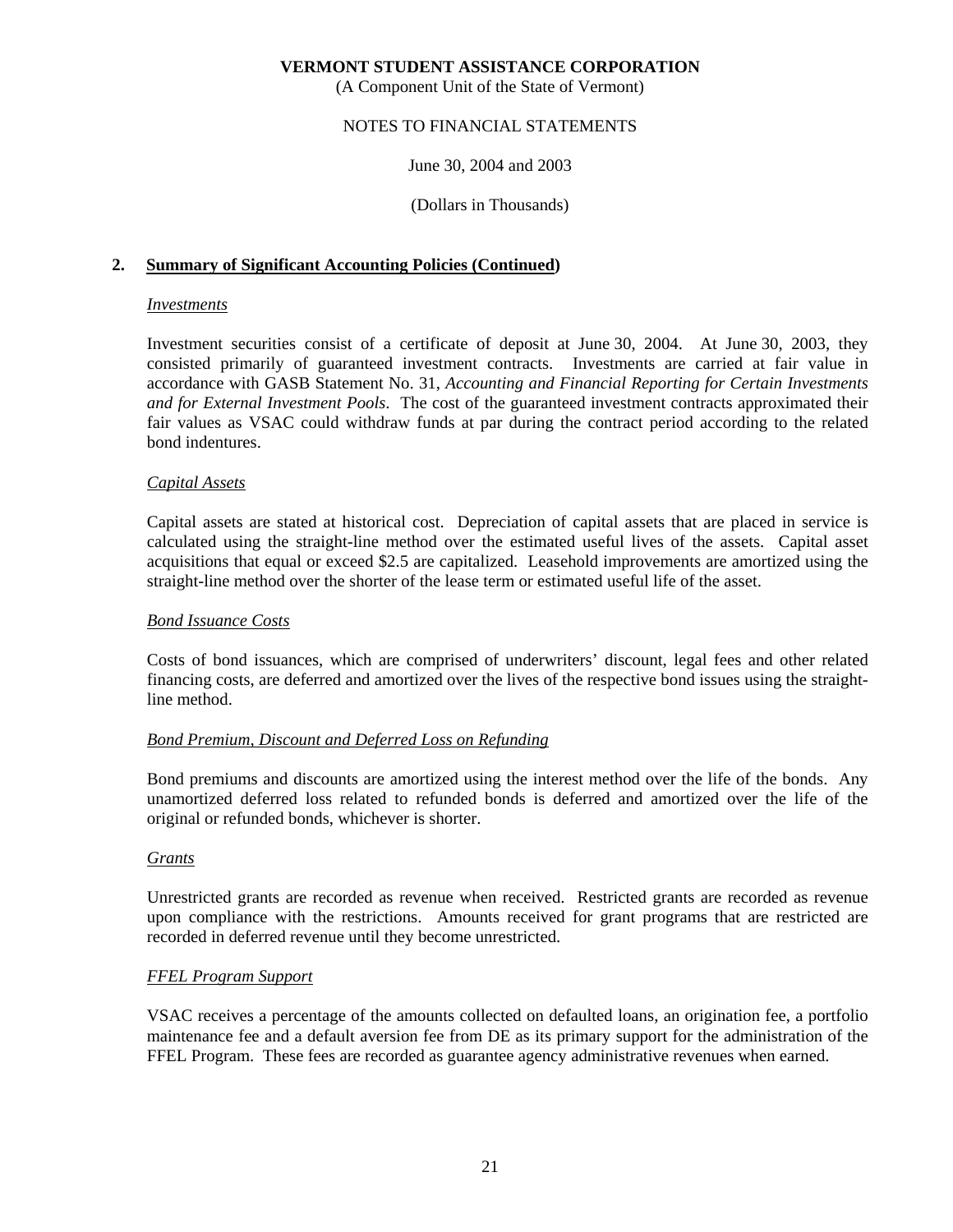(A Component Unit of the State of Vermont)

### NOTES TO FINANCIAL STATEMENTS

June 30, 2004 and 2003

(Dollars in Thousands)

## **2. Summary of Significant Accounting Policies (Continued)**

#### *Compensated Absences*

 Employees may accumulate, subject to certain limitations, unused vacation earned and upon retirement, termination or death, may be compensated for certain amounts at their then current rates of pay. The amount of vacation recognized as expense is the amount earned and this obligation is accrued.

#### *Income Tax Status*

 VSAC is exempt from Federal and state income taxes under Section 115 of the Internal Revenue Code and, accordingly, no provision for income taxes has been made in the accompanying financial statements.

#### *Reclassification*

 Certain items in the 2003 financial statements have been reclassified to conform to the current year presentation.

#### **3. Cash, Cash Equivalents and Investments**

 VSAC's deposit and investment policy complies with the underlying bond resolution requirements. In accordance with those bond resolutions, all deposits and investments meet the requirements and approval of the letter of credit and bond insurance providers. Additionally, such requirements mandate specific classes of investment vehicles including: bank time deposits, certificates of deposit, direct obligations of the United States of America unconditionally guaranteed by the United States of America, indebtedness issued by certain Federal agencies, collateralized repurchase agreements secured by obligations of the United States of America with collateral held by or at the direction of the trustee, guaranteed investment contracts with banks or bank holding companies, commercial paper and open ended investment funds.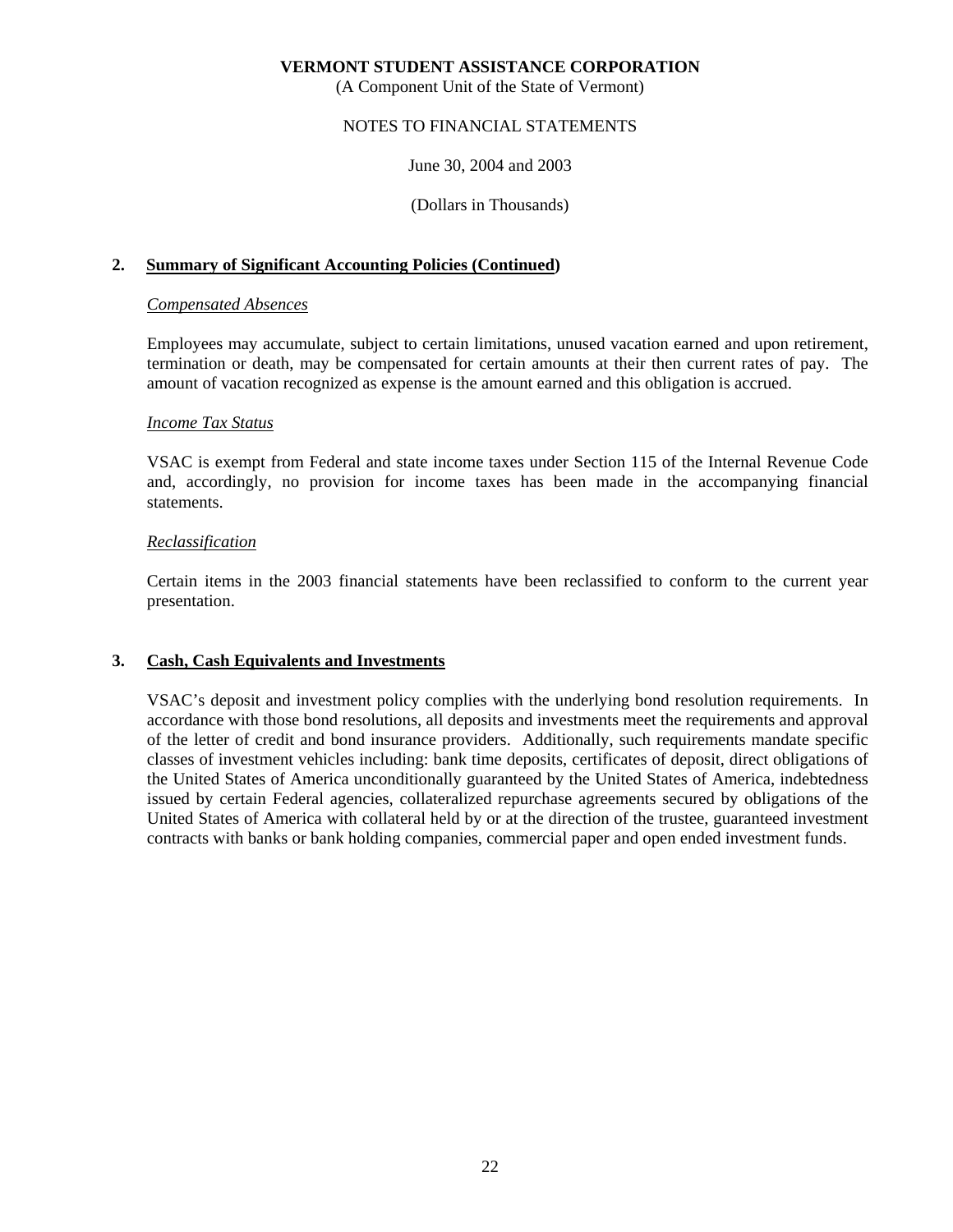(A Component Unit of the State of Vermont)

### NOTES TO FINANCIAL STATEMENTS

June 30, 2004 and 2003

(Dollars in Thousands)

## **3. Cash, Cash Equivalents and Investments (Continued)**

#### *Cash and Cash Equivalents*

Cash and cash equivalents consist of the following as of June 30, 2004 and 2003:

|                                                         |                  | 2004                                   |                        | 2003                                   |
|---------------------------------------------------------|------------------|----------------------------------------|------------------------|----------------------------------------|
|                                                         | <b>Balance</b>   | Amount<br>Insured or<br>Collateralized | <b>Balance</b>         | Amount<br>Insured or<br>Collateralized |
| Cash and repurchase agreements<br>Money market accounts | 4,212<br>337,064 | S.<br>4,614<br>See Below               | 3,447<br>S.<br>258,221 | 3,294<br>S<br>See Below                |
|                                                         | \$341,276        |                                        | \$261,668              |                                        |

 At June 30, 2004 and 2003, cash and repurchase agreements are comprised of various bank accounts and principal cash held by a bank trust department. The bank balances at June 30, 2004, were \$5,066 and the bank balances at June 30, 2003, were \$4,033. The difference between the net bank balances and the amounts recorded on the financial statements is outstanding checks and deposits in transit. Additionally, \$4,614 and \$3,294 of the bank balances at June 30, 2004 and 2003, respectively, were covered by Federal depository insurance or collateralized by repurchase agreements for which the securities are held by the bank's trustee in VSAC's name. The remainder of bank balances of \$452 and \$739 at June 30, 2004 and 2003, respectively, were uninsured and uncollateralized.

 At June 30, 2004 and 2003, the money market accounts are primarily invested in the Federated Prime Cash Obligations Fund. The Fund objective is to provide current income consistent with stability of principal and liquidity. The Prime Cash Obligations Fund invests primarily in a portfolio of short-term, high quality fixed income securities insured by banks, corporations and the U.S. Government. The underlying assets are not held in the name of VSAC.

#### *Investments*

 VSAC categorizes its investments to give an indication of the level of credit risk assumed by VSAC at year end. The categories are as follows:

- (1) Insured or collateralized with securities held by VSAC or by its agent in VSAC's name.
- (2) Collateralized with securities held by the pledging financial institution's trust department or agent in VSAC's name.
- (3) Uncollateralized.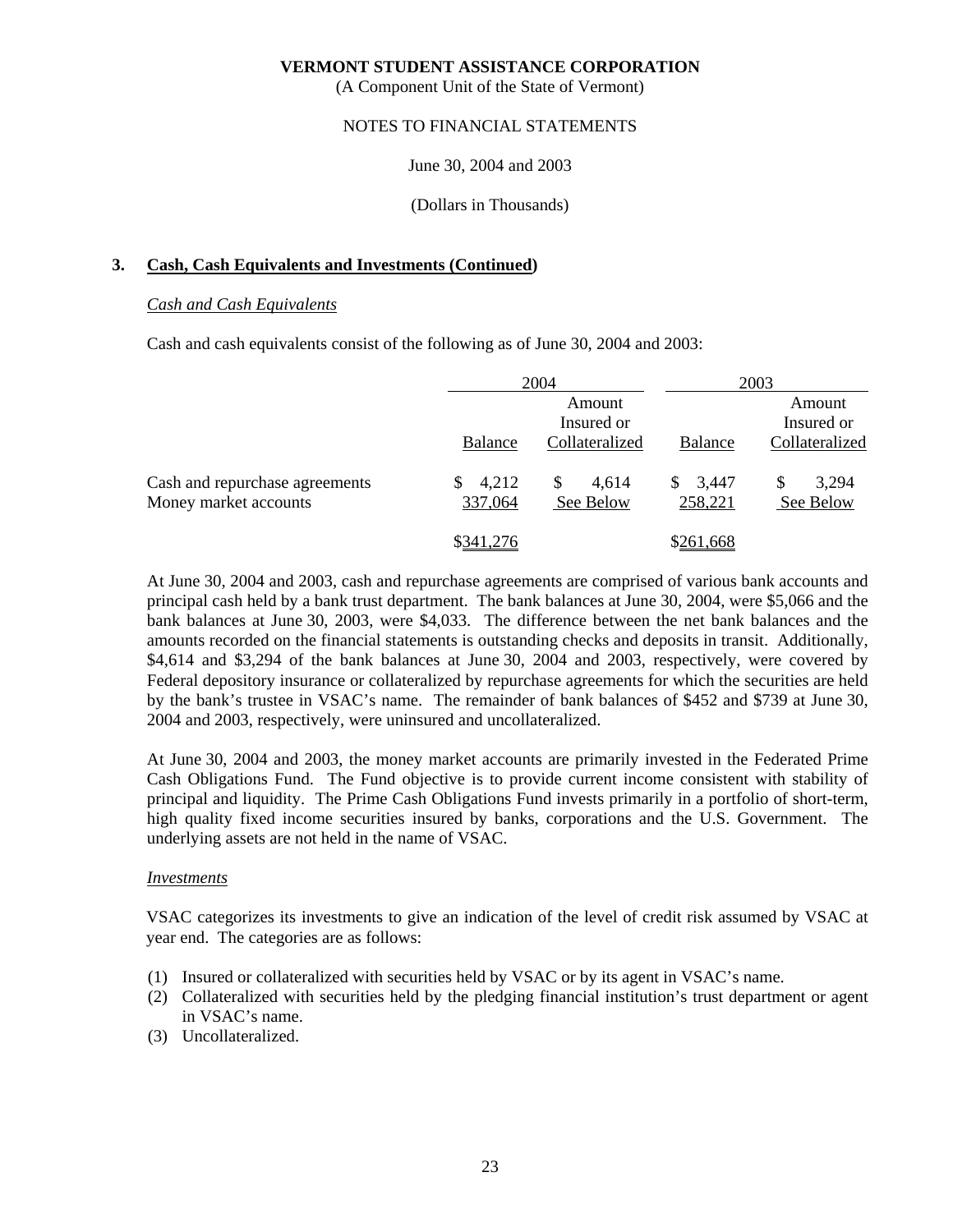(A Component Unit of the State of Vermont)

### NOTES TO FINANCIAL STATEMENTS

June 30, 2004 and 2003

(Dollars in Thousands)

## **3. Cash, Cash Equivalents and Investments (Continued)**

 Investment securities and the level of credit risk assumed by VSAC were as follows at June 30, 2004 and 2003:

|                                                                                                         | 2004        | 2003     |
|---------------------------------------------------------------------------------------------------------|-------------|----------|
| Guaranteed investment contracts (not subject to categorization)<br>Certificates of deposit – Category 1 | $S =$<br>95 | \$10,775 |
|                                                                                                         | $$^{95}$    | \$10,870 |

The bank and book balances of investments at June 30, 2004 and 2003, were the same.

 A significant portion of cash, cash equivalents and investments are limited to their use for the repayment of bond and note obligations, and to satisfy certain reserve requirements specified by the bond and note indentures.

## **4. Student Loans Receivable**

 Student loans have annual interest rates ranging from 2.43% to 12.0%; the majority are insured by DE and the U.S. Department of Health and Human Services. There are certain student loans that are not guaranteed. Most of VSAC's borrowers are located in the New England states, primarily in the State of Vermont.

 Student loans are classified as being in "interim" status during the period from the date the loan is made until a student is out of school either for six or nine months. Subsequent to this period, student loans are classified as being in "repayment" status. "Deferral" status is a period during the life of the loan when repayment is suspended for authorized purposes.

Student loans receivable as of June 30, 2004 and 2003, are summarized as follows:

|                                           | 2004         | 2003                |
|-------------------------------------------|--------------|---------------------|
| Status:                                   |              |                     |
| Interim status                            | 306,215<br>S | 258,982<br><b>S</b> |
| Deferral status                           | 214,247      | 195,002             |
| Repayment status                          | 759,031      | 670,749             |
| Less: Allowance for loan losses           | (1,806)      | (1,079)             |
| Deferred origination fees, net            | (1,453)      |                     |
| Total student loans receivable            | 1,276,234    | 1,123,654           |
| Less: noncurrent student loans receivable | 1,171,854    | 1,028,319           |
| Current student loans receivable          | 104,380      | 95.335              |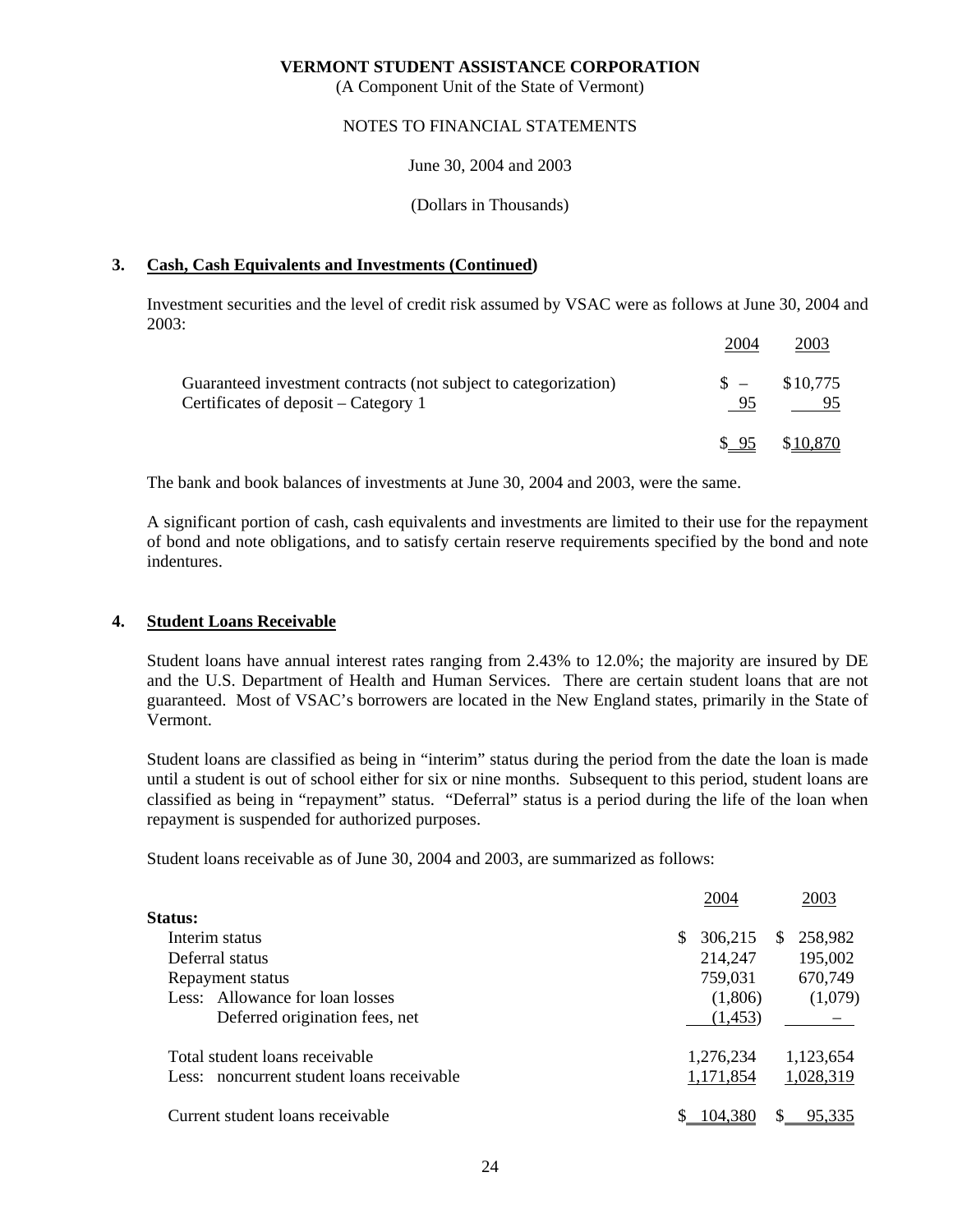(A Component Unit of the State of Vermont)

## NOTES TO FINANCIAL STATEMENTS

June 30, 2004 and 2003

(Dollars in Thousands)

## **4. Student Loans Receivable (Continued)**

|                                              | 2004        | 2003        |
|----------------------------------------------|-------------|-------------|
| <b>Guarantee type:</b>                       |             |             |
| U.S. Department of Education                 | \$1,179,464 | \$1,058,858 |
| U.S. Department of Health and Human Services | 18,713      | 20,277      |
| Other – nonguaranteed                        | 81,316      | 45,598      |
| Less: Allowance for loan losses              | (1,806)     | (1,079)     |
| Deferred origination fees, net               | (1,453)     |             |
| Total student loans receivable               | 1,276,234   | 1,123,654   |
| Less: noncurrent student loans receivable    | 1,171,854   | 1,028,319   |
| Current student loans receivable             | 104,38C     |             |

The student loans are pledged to the repayment of bonds.

 Transactions in the allowance for loan losses for the years ended June 30, 2004 and 2003, were as follows:

|                                       | 2004    | 2003    |
|---------------------------------------|---------|---------|
| Balance July 1                        | \$1,079 | \$ 604  |
| Net loans charged off                 | (533)   | (587)   |
| Provision for losses on student loans | 1,260   | 1,062   |
| Balance June 30                       | \$1,806 | \$1,079 |

## **5. Net Assets Held for the U.S. Department of Education**

 Under the Higher Education Act Amendments of 1998, all assets related to the FFEL Program guaranty functions were transferred to the Federal Loan Reserve Fund on October 1, 1998. The Federal Loan Reserve Fund is administered by VSAC on behalf of DE and is the property of the Federal government. VSAC also established the Guarantee Agency Operating Fund on October 1, 1998, in accordance with the Higher Education Act Amendments of 1998. The Guarantee Agency Operating Fund, which is included within the Statements of Net Assets, is the property of VSAC and is used to account for the activities under the FFEL Program that fall outside of the Federal Loan Reserve Fund.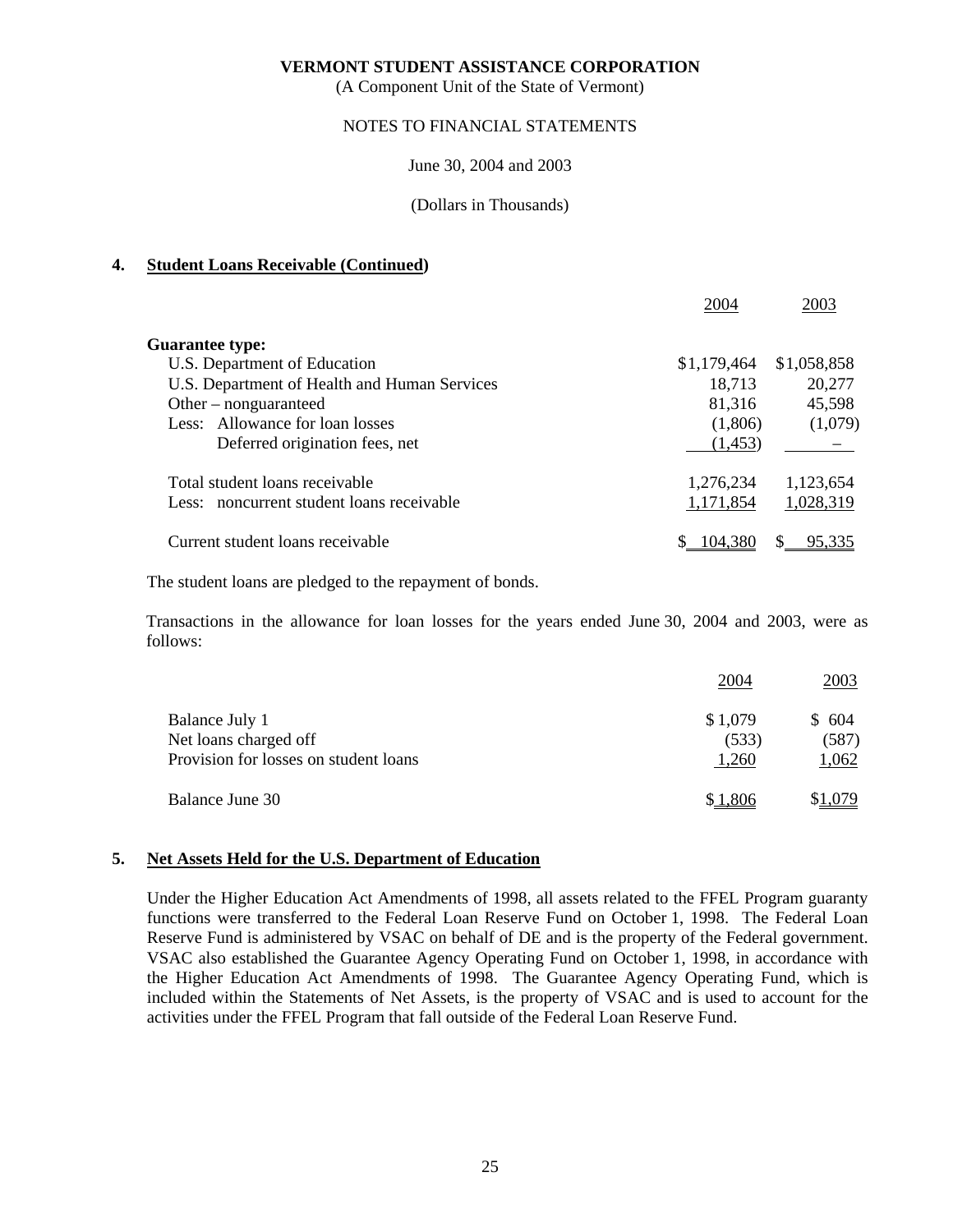(A Component Unit of the State of Vermont)

### NOTES TO FINANCIAL STATEMENTS

June 30, 2004 and 2003

(Dollars in Thousands)

## **5. Net Assets Held for the U.S. Department of Education (Continued)**

 Changes in Federal loan reserve funds held for DE for the years ended June 30, 2004 and 2003, were as follows:

|                                                       | 2004          | 2003          |
|-------------------------------------------------------|---------------|---------------|
| Additions:                                            |               |               |
| Reimbursement from DE on default loan purchases       | \$13,444      | \$11,411      |
| Default loan collections                              | 72            | 40            |
| Loan administrative fees                              | 1,982         | 1,821         |
| Investment income                                     | 54            | 88            |
| Total additions                                       | 15,552        | 13,360        |
| Deductions:                                           |               |               |
| Purchases of defaulted loans from lenders             | 13,794        | 11,655        |
| Default aversion fee paid                             | 585           | 507           |
| Other disbursements                                   | 257           | 1,126         |
| <b>Total deductions</b>                               | <u>14,636</u> | <u>13,288</u> |
| Federal loan reserve funds held, at beginning of year | 7,574         | 7,502         |
| Federal loan reserve funds held, at end of year       | \$8,490       | \$ 7,574      |

 To provide security and liquidity against potential defaults, VSAC is required to maintain reserves as specified by Title 16, Vermont Statutes Annotated §2864, Section 422 of Act 20 United States Code 1072, and under various agreements with the bond liquidity and credit enhancement providers. The Higher Education Act Amendments of 1998 require VSAC to maintain reserves equal to .25% of student loans guaranteed. During 2004 and 2003, VSAC maintained sufficient reserves to fully comply with these requirements.

 Total outstanding loans issued under the FFEL Program were \$1,179,464 and \$1,058,858 at June 30, 2004 and 2003, respectively. Defaults on FFEL Program loan guarantees are paid by DE through the Federal Loan Reserve Fund.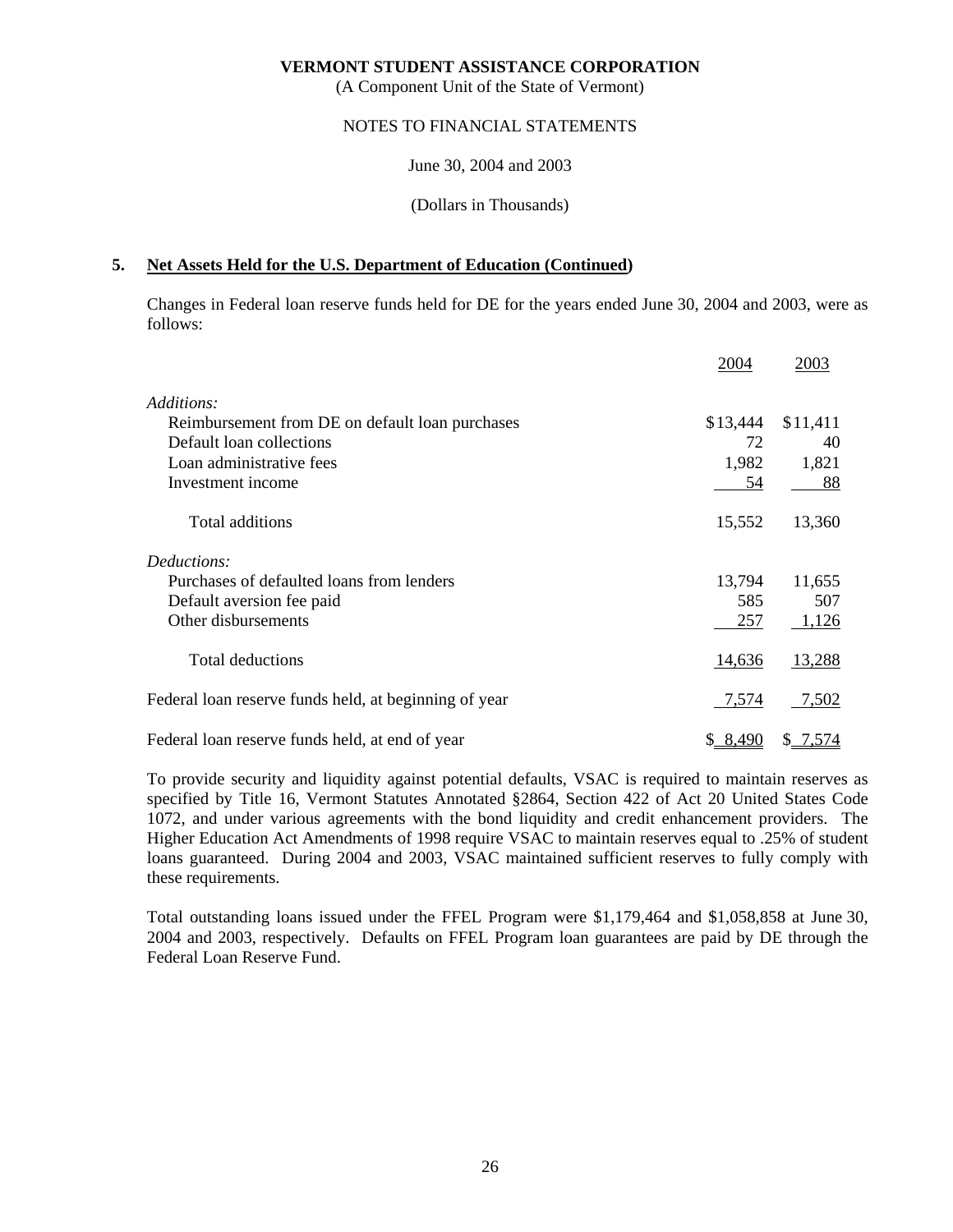(A Component Unit of the State of Vermont)

### NOTES TO FINANCIAL STATEMENTS

## June 30, 2004 and 2003

## (Dollars in Thousands)

## **6. Net Assets Held for the Vermont Higher Education Investment Plan (VHEIP)**

 VHEIP was established by the Vermont Legislature in April 1998. VHEIP encourages Vermont residents to save for college or other post-secondary education through tax favorable investments. The program has been designed to comply with the requirements for treatment as a "Qualified Tuition Program" under Section 529 of the Internal Revenue Code. There are two plans available: the Managed Allocation Option, and the Interest Income Option. The Managed Allocation Option is managed by TFI. TFI is part of TIAA-CREF, a New York-based financial services organization. Funds in the Managed Allocation Option are directed into special investment portfolios based on the age of the beneficiary. Investments in this option are not guaranteed. The Interest Income Option is managed by VSAC. Funds in the Interest Income Option are invested in an interest-bearing note to VSAC, which is expected to return at least the 91-day U.S. Treasury Bill rate. VSAC uses the proceeds from the note to make federally guaranteed education loans.

 The changes in assets held on behalf of investors for the years ended June 30, 2004 and 2003, were as follows:

|                                                          | 2004      | 2003       |
|----------------------------------------------------------|-----------|------------|
| Additions:                                               |           |            |
| Investment income                                        | \$<br>860 | 327<br>\$. |
| Net realized and unrealized gains                        | 1,845     | 686        |
| Student loan interest income                             | 101       | 92         |
| Net participant subscriptions/redemptions                | 8,144     | 6,674      |
| Total additions                                          | 10,950    | 7,779      |
| Deductions:                                              |           |            |
| Operational expenses                                     | 31        | 26         |
| Total deductions                                         | 31        | 26         |
| Assets held on behalf of investors, at beginning of year | 18,568    | 10,815     |
| Assets held on behalf of investors, at end of year       | \$29,487  | \$18,568   |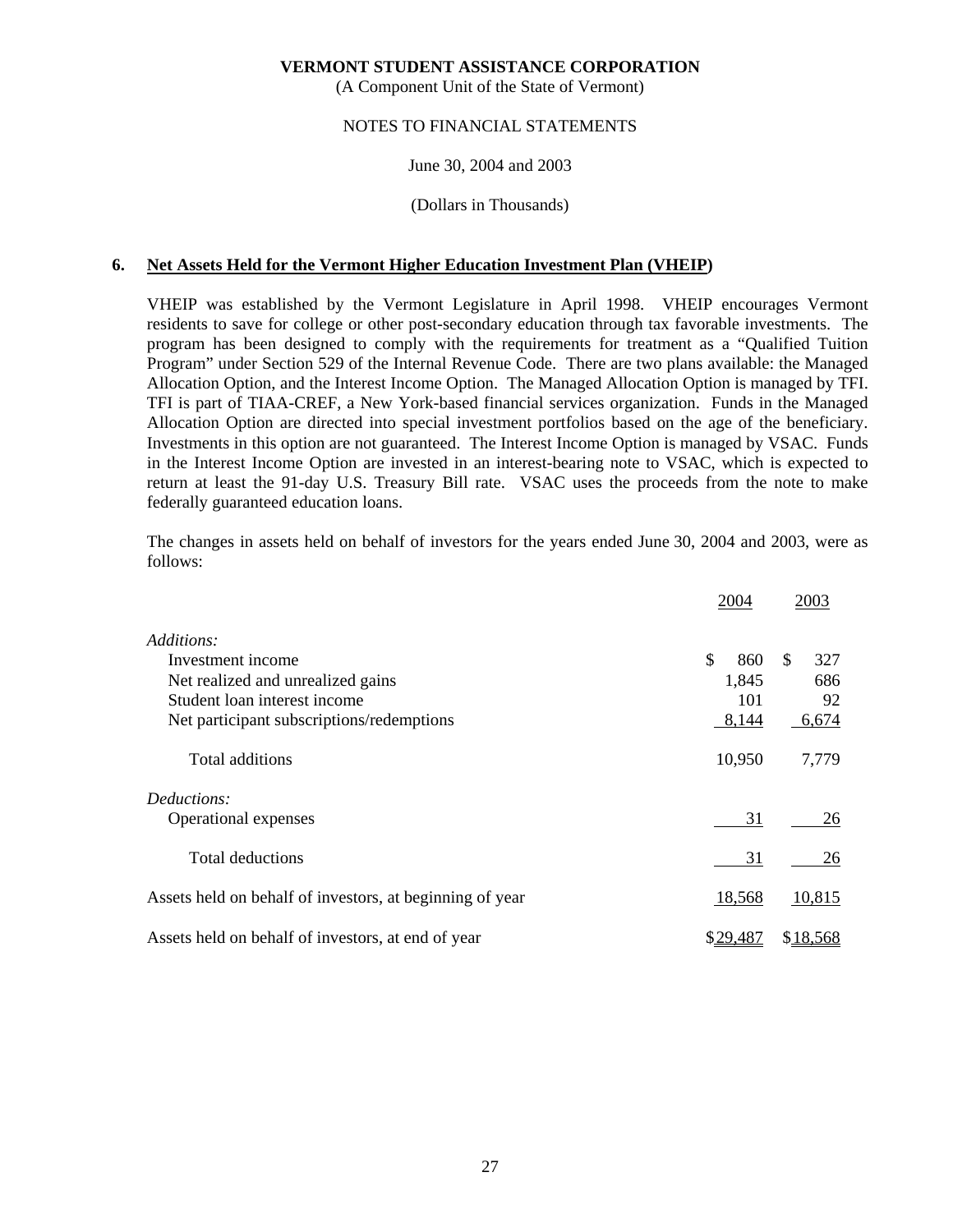(A Component Unit of the State of Vermont)

### NOTES TO FINANCIAL STATEMENTS

#### June 30, 2004 and 2003

#### (Dollars in Thousands)

## **7. Capital Assets**

A summary of capital assets activity for the years ended June 30, 2004 and 2003, were as follows:

|                          | Estimated<br>Lives | Balance<br>July 1,<br>2002 | Acqui-<br>sitions              | Disposals | Balance<br>June $30$ ,<br>2003 | Acqui-<br>sitions | Balance<br>June 30,<br>2004 |
|--------------------------|--------------------|----------------------------|--------------------------------|-----------|--------------------------------|-------------------|-----------------------------|
| Land                     |                    | \$                         | \$<br>$\overline{\phantom{m}}$ | \$        | \$                             | \$3,150           | 3,150<br>S.                 |
| Furniture and equipment  | $3 - 5$ Years      | 4.644                      | 998                            | (2,982)   | 2,660                          | 1,701             | 4,361                       |
| Leasehold improvements   | 5 Years            | 929                        |                                | (208)     | 721                            |                   | 721                         |
| Software                 | $3 - 5$ Years      | 4,420                      | 64                             | (2,730)   | 1,754                          | 43                | 1,797                       |
| Construction in progress |                    | 286                        | 344                            |           | 630                            | 95                | 725                         |
| Less accumulated         |                    | 10,279                     | 1,406                          | (5,920)   | 5,765                          | 4,989             | 10,754                      |
| depreciation             |                    | 7,489                      | 1,332                          | (5,920)   | 2,901                          | 1,529             | 4,430                       |
| Capital assets, net      |                    | 2,790<br>S.                | 74                             | S         | \$2,864                        | \$3,460           | 6,324<br>S.                 |

 Depreciation charged to operations for the years ended June 30, 2004 and 2003, was \$1,529 and \$1,332, respectively.

 VSAC has a commitment to construct new corporate headquarters. At June 30, 2004, VSAC had incurred \$617 in construction costs under this contract which leaves an outstanding commitment of \$14,044.

#### **8. Bonds and Notes Payable**

 VSAC has issued the following bonds and notes payable at June 30, 2004 and 2003, which were issued to finance the origination of student loans:

| <b>Bonds Payable:</b>                                                                                                                                                                                                                                                                    | 2004   | 2003   |
|------------------------------------------------------------------------------------------------------------------------------------------------------------------------------------------------------------------------------------------------------------------------------------------|--------|--------|
| 1985 Series A, dated December 27, 1985; comprised of floating<br>rate monthly demand bonds with the balance maturing in<br>January 2008; interest is payable monthly at variable rates<br>which ranged from 1.0% to 1.2% during fiscal year 2004<br>$(1.2\% \text{ at June } 30, 2004).$ | 40,900 | 40,900 |
| 1992 Series A-3, dated June 15, 1992. Series A-3 bonds are<br>comprised of serial rate bonds maturing in increments through                                                                                                                                                              |        |        |
| December 2005; interest is paid semi-annually at fixed rates<br>ranging from 5.8% to 6.5%. The Series A-3 bonds were refunded                                                                                                                                                            |        |        |
| in advance of their maturity in 2004 by the 2004 Series MM bonds.                                                                                                                                                                                                                        |        | 17,165 |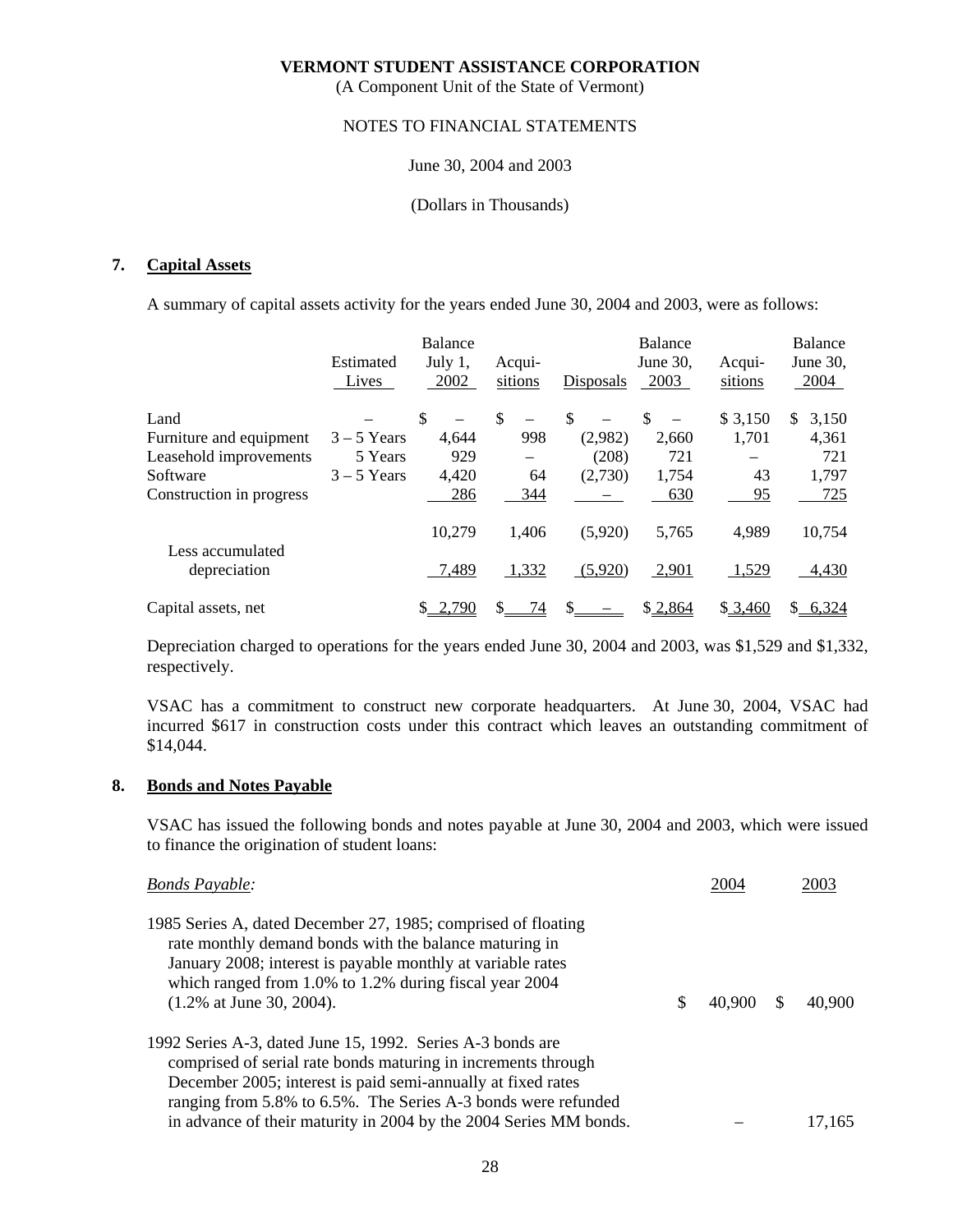(A Component Unit of the State of Vermont)

## NOTES TO FINANCIAL STATEMENTS

June 30, 2004 and 2003

(Dollars in Thousands)

## **8. Bonds and Notes Payable (Continued)**

|                                                                                                                                                                                                                                                                                                                                                                                     | 2004    | 2003         |
|-------------------------------------------------------------------------------------------------------------------------------------------------------------------------------------------------------------------------------------------------------------------------------------------------------------------------------------------------------------------------------------|---------|--------------|
| 1992 Series B, dated July 15, 1992. Series B bonds are<br>comprised of term and serial variable rate bonds maturing in<br>increments through December 2012; interest on Series B bonds<br>is paid semi-annually at fixed rates ranging from 6.0% to 6.7%.<br>The Series B bonds were refunded in advance of their maturity<br>in 2004 by the 2004 Series MM bonds.                  | \$      | \$<br>24,085 |
| 1993 Series D, dated June 22, 1993; comprised of term, serial<br>and auction rate bonds maturing in increments between<br>December 2003 and June 2012; interest on Series D is paid<br>semi-annually at fixed rates ranging from 5.3% to 9.5%. The<br>Series D bonds were refunded in advance of their maturity<br>in 2004 by the 2004 Series MM bonds.                             |         | 40,000       |
| 1993 Series H and I dated September 27, 1993. Series H and I<br>bonds are comprised of auction rate bonds maturing December<br>2015; interest is reset every 35 days and payable semi-annually<br>at rates which ranged from 0.88% to 0.90% during fiscal year<br>2004. The Series H and I bonds were refunded in advance of<br>their maturity in 2004 by the 2003 Series LL bonds. |         | 50,000       |
| 1995 Series A, B, C and D, dated June 27, 1995; comprised of auction<br>rate bonds maturing December 2025; interest is reset every 35 days<br>and payable semi-annually at rates which ranged from 0.84% to<br>1.4% during fiscal year 2004 (1.3% to 1.4% at June 30, 2004).                                                                                                        | 96,000  | 96,000       |
| 1996 Series F, G, H and I, dated May 22, 1996; comprised of auction<br>rate bonds maturing December 2036; interest is reset every 35 days<br>and payable semi-annually at rates which ranged from 0.86% to<br>1.35% during fiscal year 2004 (1.3% to 1.35% at June 30, 2004).                                                                                                       | 100,000 | 100,000      |
| 1998 Series K-O, dated June 16, 1998; comprised of auction rate<br>bonds maturing December 2032; interest is reset every 35 days<br>and payable semi-annually at rates which ranged from 0.85% to<br>1.38% during fiscal year 2004 (1.3% to 1.38% at June 30, 2004).                                                                                                                | 165,000 | 165,000      |
| 2000 Series P and Q, dated May 31, 2000; comprised of auction rate<br>bonds maturing in December 2005. Interest is reset every 35 days<br>and payable semi-annually; rates ranged from 0.81% to 1.4%<br>during fiscal year 2004 (1.4% at June 30, 2004).                                                                                                                            | 11,950  | 11,950       |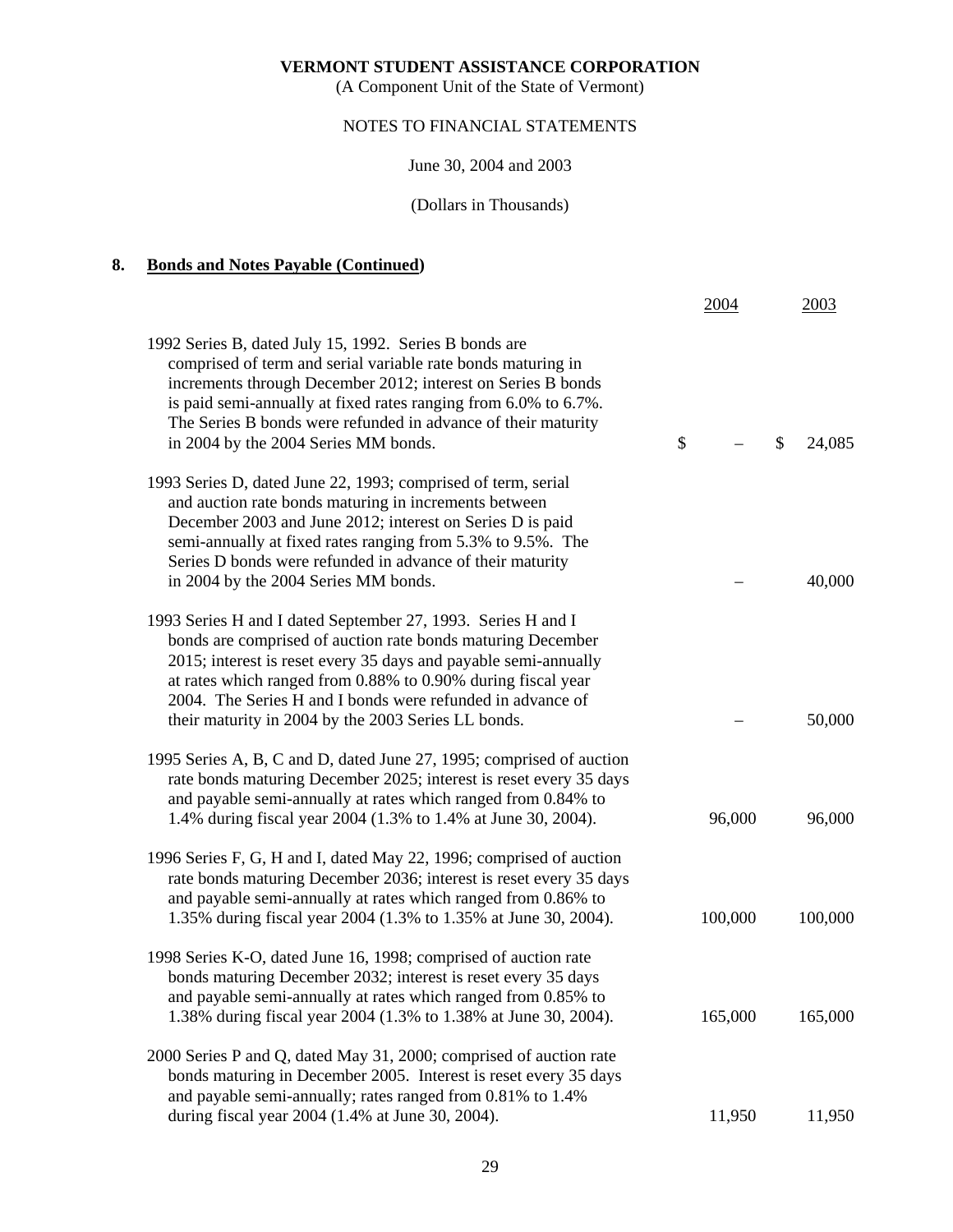(A Component Unit of the State of Vermont)

## NOTES TO FINANCIAL STATEMENTS

June 30, 2004 and 2003

(Dollars in Thousands)

## **8. Bonds and Notes Payable (Continued)**

|                                                                                                                                                                                                                                                                                                                                         | 2004          | 2003                    |
|-----------------------------------------------------------------------------------------------------------------------------------------------------------------------------------------------------------------------------------------------------------------------------------------------------------------------------------------|---------------|-------------------------|
| 2000 Series R, S, T and U, dated May 31, 2000; comprised of auction<br>rate bonds maturing December 2034. Interest is reset every 35 days<br>and payable semi-annually at rates which ranged from 0.82% to<br>1.35% during fiscal year 2004 (1.28% to 1.35% at June 30, 2004).                                                          | 172,550<br>S. | $\mathbb{S}$<br>172,550 |
| 2001 Series V, W and Z dated June 27, 2001; comprised of auction<br>rate bonds maturing December 2035. Interest is reset every 35<br>days for Series V and W, and every 7 days for Series Z. Interest<br>is payable semi-annually at rates which ranged from 0.53% to<br>1.4% during fiscal year 2004 (1.25% to 1.4% at June 30, 2004). | 84,750        | 84,750                  |
| 2001 Series X, Y and AA dated June 27, 2001; comprised of auction<br>rate bonds maturing December 2036; interest is reset, and payable,<br>every 28 days for Series X and Y, and every 7 days for Series AA.<br>Interest rates ranged from 0.97% to 1.5% during fiscal year 2004<br>(1.4% to 1.5% at June 30, 2004).                    | 80,000        | 80,000                  |
| 2002 Series BB, CC and DD dated October 8, 2002; comprised of<br>auction rate bonds maturing December 2036. Interest is reset<br>every 35 days and payable semi-annually at rates which ranged<br>from 0.82% to 1.33% during fiscal year 2004 (1.15% to 1.33%<br>at June 30, 2004).                                                     | 112,500       | 112,500                 |
| 2003 Series EE dated May 30, 2003; comprised of auction rate bonds<br>maturing December 2005; interest is reset every 35 days and<br>payable semi-annually which ranged from 0.88% to 1.37% during<br>fiscal year 2004 (1.37% at June 30, 2004).                                                                                        | 45,000        | 45,000                  |
| 2003 Series FF, GG, HH and LL dated May 30, 2003; comprised of<br>auction rate bonds with maturity dates ranging from June 2009<br>through December 2014; interest is reset every 35 days and<br>payable semi-annually which ranged from 0.8% to 1.41% during<br>fiscal year 2004 (1.32% to 1.41% at June 30, 2004).                    | 165,900       | 115,900                 |
| 2003 Series II, JJ and KK dated May 30, 2003; comprised of auction<br>rate bonds maturing December 2037; interest is reset every 35<br>days and payable semi-annually which ranged from 0.88% to<br>1.35% during fiscal year 2004 (1.27% to 1.35% at June 30, 2004).                                                                    | 150,000       | 150,000                 |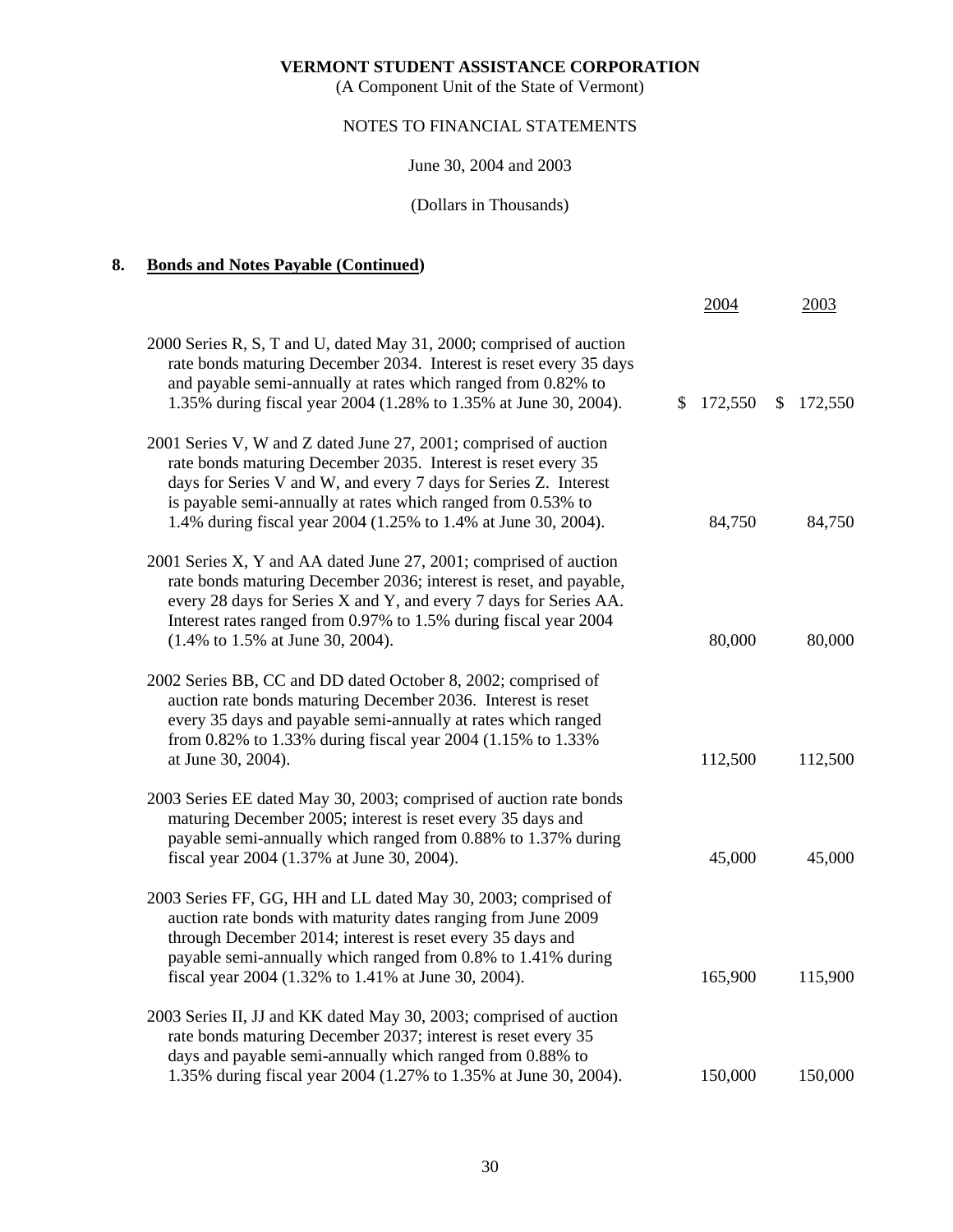(A Component Unit of the State of Vermont)

## NOTES TO FINANCIAL STATEMENTS

June 30, 2004 and 2003

## (Dollars in Thousands)

## **8. Bonds and Notes Payable (Continued)**

|                                                                                                                                                                                              | 2004         | 2003          |
|----------------------------------------------------------------------------------------------------------------------------------------------------------------------------------------------|--------------|---------------|
| 2004 Series MM dated June 3, 2004; comprised of auction<br>rate bonds maturing December 2038; interest is reset every 35 days<br>and payable semi-annually; initial rates were 1.32%.        | 74,700<br>\$ | $\mathcal{S}$ |
| 2004 Series NN and PP dated June 3, 2004; comprised of auction<br>rate bonds maturing December 2038; interest is reset every 35 days<br>and payable semi-annually; initial rates were 1.32%. | 134,500      |               |
| 2004 Series OO dated June 3, 2004; comprised of auction<br>rate bonds maturing December 2038; interest is reset every 35 days<br>and payable semi-annually; initial rates were 1.38%.        | 65,800       |               |
| 2003 General Obligation bond dated December 9, 2003, with a final<br>maturity date of March 1, 2034, interest rates fixed ranging from<br>2.0% to 5.0% payable semi-annually.                | 22,155       |               |
| Notes Payable:                                                                                                                                                                               |              |               |
| 2002 Series A-XV, dated December 16, 2002, is due December<br>2003, and interest at 1.8% is paid semi-annually.                                                                              |              | 21,515        |
| 2003 Series A-XVI, dated June 16, 2003, is due December 2003,<br>and interest at 1.35% is due at maturity.                                                                                   |              | 4,370         |
| 2003 Series A-XVII, dated December 15, 2003, is due December 2004,<br>and interest at 1.5% is due at maturity.                                                                               | 30,400       |               |
| Total bonds and notes payable                                                                                                                                                                | 1,552,105    | 1,331,685     |
| Bond premium, net                                                                                                                                                                            |              | 508           |
| Bond discount, net                                                                                                                                                                           | (149)        |               |
| Deferred loss on refunding, net                                                                                                                                                              | (1, 562)     |               |
| Total bonds and notes payable                                                                                                                                                                | 1,550,394    | 1,332,193     |
| Less current portion of bonds and notes payable                                                                                                                                              | 30,400       | 40,935        |
| Noncurrent portion bonds and notes payable                                                                                                                                                   | \$1,519,994  | \$1,291,258   |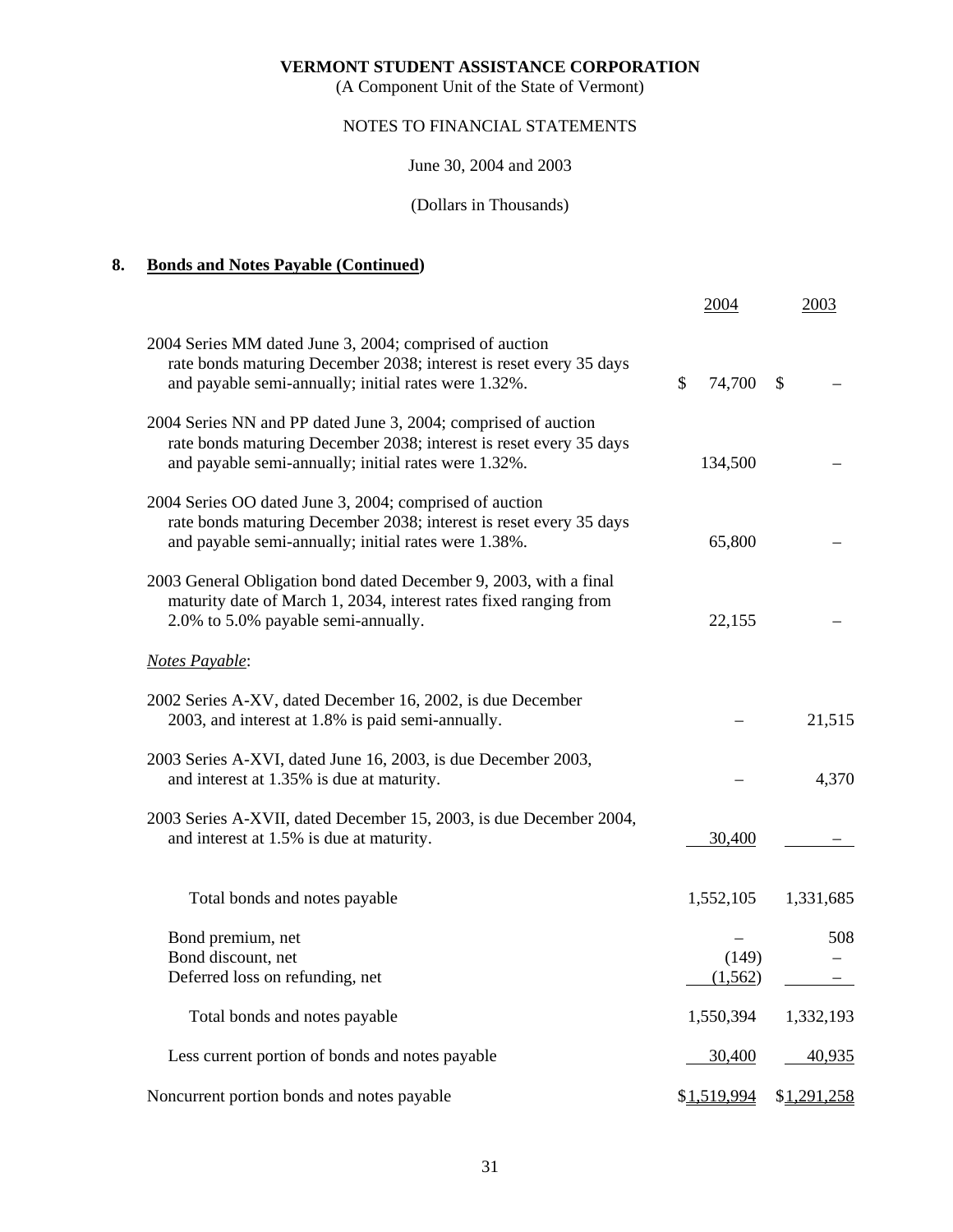(A Component Unit of the State of Vermont)

### NOTES TO FINANCIAL STATEMENTS

June 30, 2004 and 2003

(Dollars in Thousands)

## **8. Bonds and Notes Payable (Continued)**

 All bonds, except the 2003 General Obligation bonds, are limited obligations of VSAC and are secured, as provided in the underlying bond resolutions, by an assignment and pledge to the Trustee of all VSAC's rights, title and interest in student loans and revenues derived thereon and the guarantee thereof, including the insurance of certain student loans by DE. In addition, a significant portion of cash, cash equivalents and investments (including debt service reserve accounts which may be used to replenish any deficiency in funds required to pay principal and interest due on the bonds) are held in trust to secure the bonds, except the 2003 General Obligation bonds.

 The 1985 Series A bonds are secured for credit-worthiness and liquidity by an irrevocable letter of credit issued by State Street Bank. The 1995 Series A-D, 1996 Series F-I, 1998 Series K-N, 2000 Series P-Q, 2000 Series R-U, 2001 Series V, W and Z, 2001 Series X, Y and AA, 2002 Series BB-DD, 2003 Series EE, 2003 Series FF-LL, 2003 Series II-KK, 2004 Series MM, 2004 Series NN-PP and 2004 Series OO bonds are secured for credit-worthiness by AMBAC Assurance Corporation. The 2003 and 2003 Series notes payable and the 1998 Series O bonds payable have no credit support.

 All bonds, except the 2003 General Obligation bonds, are subject to redemption prior to maturity at the principal amounts outstanding plus accrued interest at date of redemption. At June 30, 2004, all bonds authorized under the underlying bond resolutions have been issued.

 Proceeds from issuance of the bonds payable, except the 2003 General Obligation bonds, and all revenues thereon are held in trust and are restricted as follows: to repurchase bonds; finance student loans; pay interest on the bonds; maintain required reserves; and pay reasonable and necessary program expenses.

 The 2003 General Obligation bonds are general obligation bonds payable from available revenues of VSAC. The bonds were issued for the purpose of financing the acquisition of land, construction, renovation, and equipment outfitting of a new corporate headquarters for VSAC.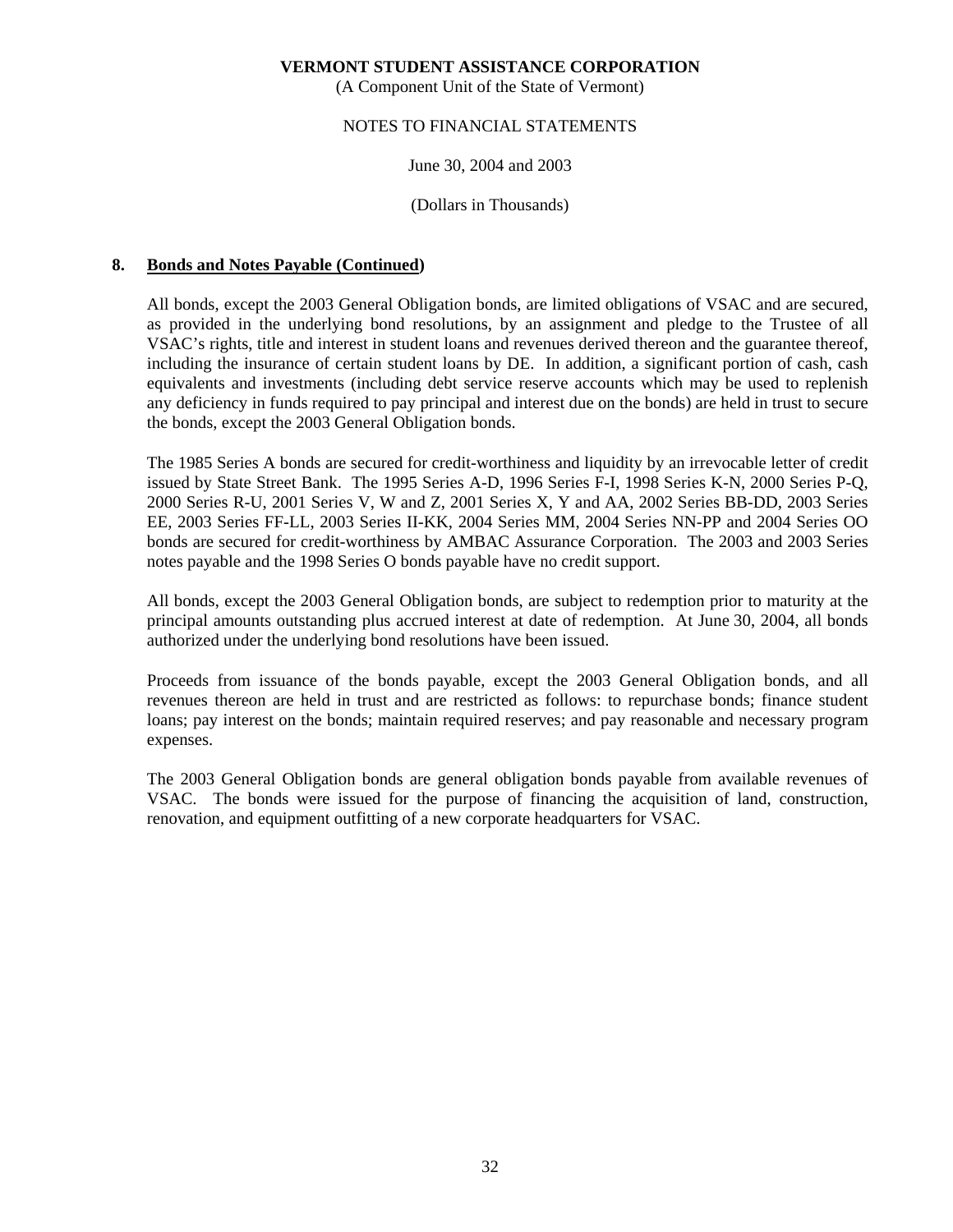(A Component Unit of the State of Vermont)

#### NOTES TO FINANCIAL STATEMENTS

June 30, 2004 and 2003

(Dollars in Thousands)

#### **8. Bonds and Notes Payable (Continued)**

 The debt service requirements, which are based on the interest rates at June 30, 2004, through 2010 and in five-year increments thereafter to maturity for VSAC, are as follows:

| Year ending June 30, | Principal    | Interest  | Total                   |
|----------------------|--------------|-----------|-------------------------|
| 2005                 | \$<br>30,400 | \$23,548  | 53,948<br><sup>\$</sup> |
| 2006                 | 57,675       | 22,830    | 80,505                  |
| 2007                 | 735          | 22,430    | 23,165                  |
| 2008                 | 41,655       | 22,178    | 63,833                  |
| 2009                 | 1,670        | 21,924    | 23,594                  |
| 2010                 | 795          | 21,888    | 22,683                  |
| $2011 - 2015$        | 117,660      | 105,923   | 223,583                 |
| $2016 - 2020$        | 52,840       | 96,595    | 149,435                 |
| $2021 - 2025$        | 3,630        | 95,484    | 99,114                  |
| $2026 - 2030$        | 100,635      | 88,143    | 188,778                 |
| $2031 - 2035$        | 342,160      | 78,580    | 420,740                 |
| $2036 - 2040$        | 802,250      | 27,097    | 829,347                 |
| Total                | \$1,552,105  | \$626,620 | \$2,178,725             |

The actual maturities and interest may differ due to changes in interest rates or other factors.

The following summarizes the debt activity for VSAC for the years ended June 30, 2004 and 2003:

|                              | 2004        | 2003        |
|------------------------------|-------------|-------------|
| Balance at beginning of year | \$1,332,193 | \$1,097,352 |
| <i>Issuance</i>              | 380,856     | 449,285     |
| Redemptions and refundings   | (160, 585)  | (214,300)   |
| Deferred loss on refunding   | (1,562)     |             |
| Amortization of premiums     | (508)       | (144)       |
| Balance at end of year       | \$1,550,394 | \$1,332,193 |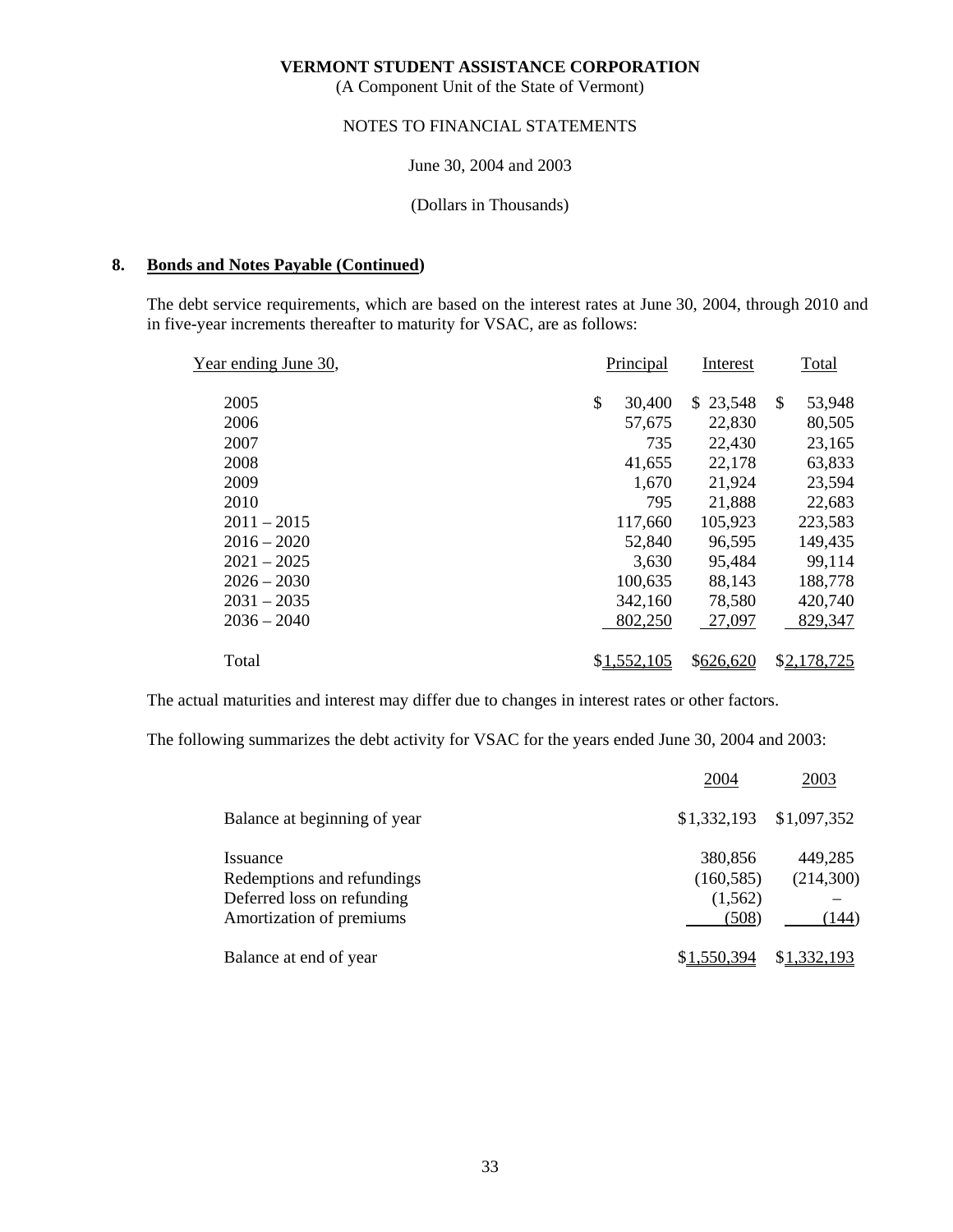(A Component Unit of the State of Vermont)

#### NOTES TO FINANCIAL STATEMENTS

### June 30, 2004 and 2003

(Dollars in Thousands)

## **8. Bonds and Notes Payable (Continued)**

 In June 2004, VSAC issued \$275,000 in education loan revenue bonds, 2004 Series MM-PP. The primary purpose was to finance the origination of qualifying student loans. The bonds were also issued to refund certain 1993 and 1992 Series bonds, totaling \$74,700 prior to June 30, 2004. The loss of \$1,562 on the refunding, resulting from the difference between the reacquisition price and the net carrying amount of the old debt, was deferred. The deferred loss on refunding, reported in the Statements of Net Assets as a reduction from bonds payable, is being amortized over the life of the original bonds. The refunding reduced VSAC's debt service payments over the next 8.5 years by \$23,889 which results in an economic gain of \$17,536. The economic gain is calculated using the interest rates outstanding as of June 30, 2004. The interest rates on the refunding debt are variable and subject to change in the future. As interest rates rise, the amount of the economic gain will be reduced. VSAC completed the refunding to reduce its total debt service payments and to consolidate its credit enhancement providers.

 Included in the above refunding was a \$2,000 advance refunding. \$2,000 of the proceeds from the 2004 Series bonds issuance was deposited into an irrevocable trust with the trustee to provide for all future debt service payments on certain bonds outstanding. As a result, \$2,000 of bonds were considered to be defeased and the bonds payable and the amounts held in the trust have been removed from VSAC's Statement of Net Assets at June 30, 2004.

 In May 2003, VSAC issued \$310,900 in education loan revenue bonds, 2003 Series EE-KK. The primary purpose was to finance the origination of qualifying student loans. The bonds were also issued to refund certain 1993 and 1992 Series bonds, totaling \$160,900. \$120,900 of the 2003 Series EE-KK proceeds were used to refund certain 1993 and 1992 Series bonds prior to June 30, 2003. \$40,000 of the proceeds of the 2003 Series EE-KK bonds were deposited into an irrevocable trust with the trustee to provide for all future debt service payments for the 1993 E Series bonds. As a result, the 1993 E Series of bonds are considered to be defeased and the bonds payable and the amounts held in trust have been removed from VSAC's Statement of Net Assets at June 30, 2003.

 There was no early call premium paid on any of the refunded bonds in 2003. The deferred loss on refunding was immaterial to VSAC, as well as any economic gain. VSAC completed the refunding to further consolidate its credit enhancement providers.

## **9. Arbitrage Earnings Rebatable**

 The bonds issued by VSAC are subject to Internal Revenue Service regulations which limit the amount of income which may be earned on certain cash equivalents, investments and student loans acquired with bond proceeds. Any excess earnings are to be refunded to the Federal government. VSAC has estimated that there is an arbitrage liability at June 30, 2004 and 2003, of \$8,604 and \$13,007, respectively. VSAC has estimated the current portion to be \$2,560 and \$1,260 at June 30, 2004 and 2003, respectively.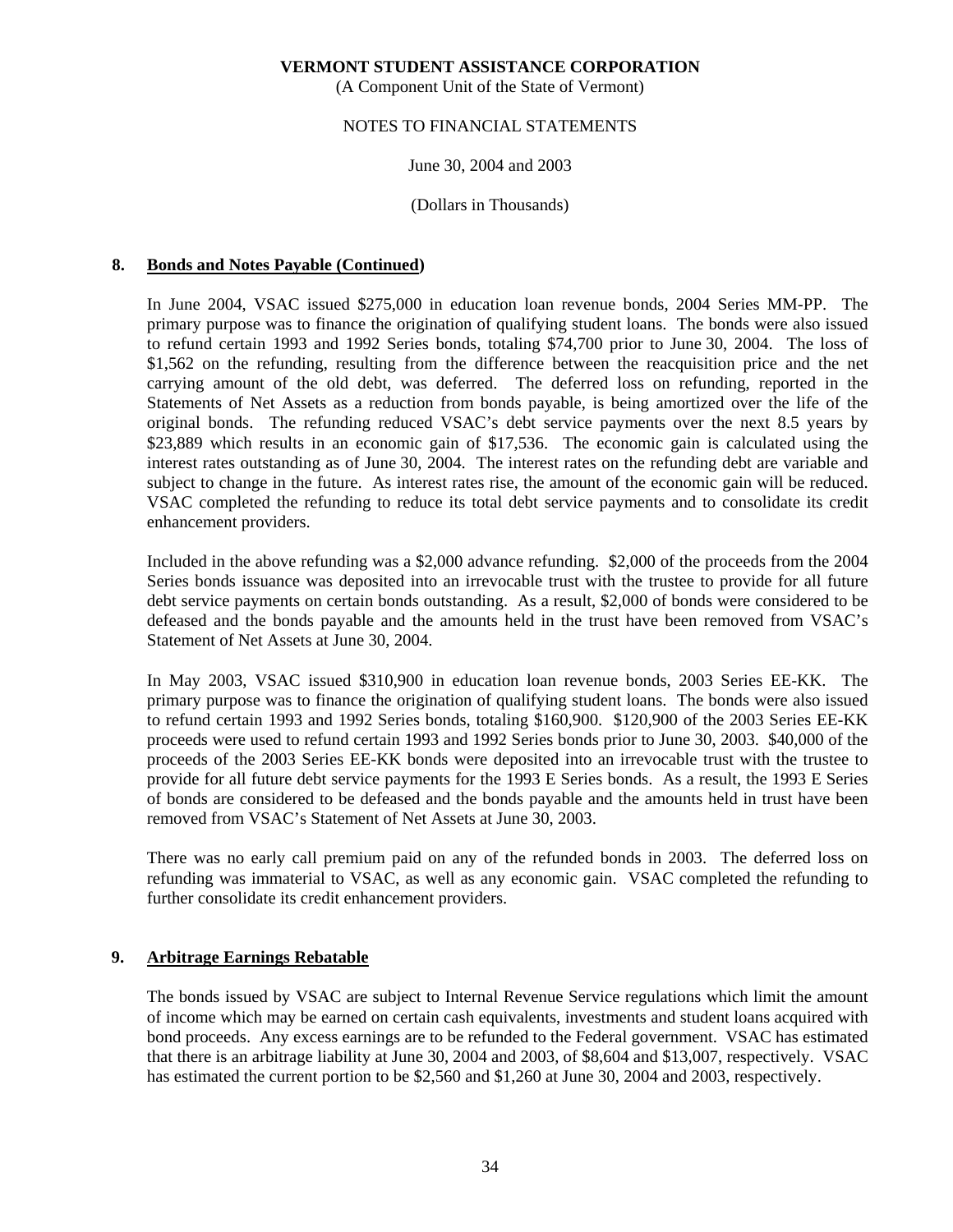(A Component Unit of the State of Vermont)

## NOTES TO FINANCIAL STATEMENTS

June 30, 2004 and 2003

(Dollars in Thousands)

## **10. Student Loan Interest and Special Allowance Revenues**

 DE makes quarterly interest subsidy payments on behalf of certain qualified students until the student is required under the provisions of the Act to begin repayment. Repayment on Stafford Student Loans normally begins within six months after students complete their course of study, leave school or cease to carry at least one-half the normal full-time academic load as determined by the educational institution. Repayment of PLUS, SLS and Consolidation loans normally begins within sixty days from the date of loan disbursement unless a deferment of payments has been granted. In these cases, full repayment of principal and interest would resume at the expiration of the deferment. Interest accrues during this deferment period. HEAL loans enter repayment status nine months after the expiration date of an interim period.

 DE provides a special allowance to lenders participating in the Stafford, PLUS, SLS, and Consolidation student loan programs. Special allowance is paid based on a rate that is established quarterly. For loans first disbursed before January 1, 2000, the rate is based on the average rate established in the auction of the thirteen-week U.S. Treasury bill, plus a pre-determined factor, less the interest rate on the loan. For loans first disbursed on or after January 1, 2000, financed with obligations issued after October 1, 1993, the rate is based on the average rate established in the auction of three-month Financial Commercial Paper, plus a pre-determined factor, less the interest rate on the loan. Loans made or purchased with funds obtained through the issuance of tax-exempt obligations issued before October 1, 1993, are eligible for one-half of the special allowance rate, subject to a minimum return of 9.5%. Loans originated or purchased with funds obtained through the issuance of tax-exempt obligations originally issued after October 1, 1993, are eligible for full special allowance and are not subject to a minimum return.

 In 2004, as a result of a change in interpretation of DE regulations surrounding special allowance, VSAC made a reassignment of student loans that qualify for special allowance categories eligible for the 9.5% floor interest rate. This resulted in approximately \$8,300 of additional special allowance billings in 2004 from the DE. This amount was collected in July of 2004. In September 2004, the DE issued a report indicating the adjustment appeared to be in compliance with current guidance and regulations.

## **11. Retirement Benefits**

 Full-time employees of VSAC that meet specific eligibility requirements are participants in a retirement annuity plan. This plan is a multi-employer defined contribution plan sponsored by Teachers Insurance and Annuity Association and College Retirement Equities Fund (TIAA-CREF). The payroll for employees covered under the plan for the fiscal year ended June 30, 2004 and 2003, amounted to \$14,224 and \$12,666, respectively; VSAC's total payroll was \$14,652 and \$13,191, respectively. Total contributions by VSAC amounted to \$1,422 and \$1,267 in 2004 and 2003, respectively, which represented 10% of the covered payroll.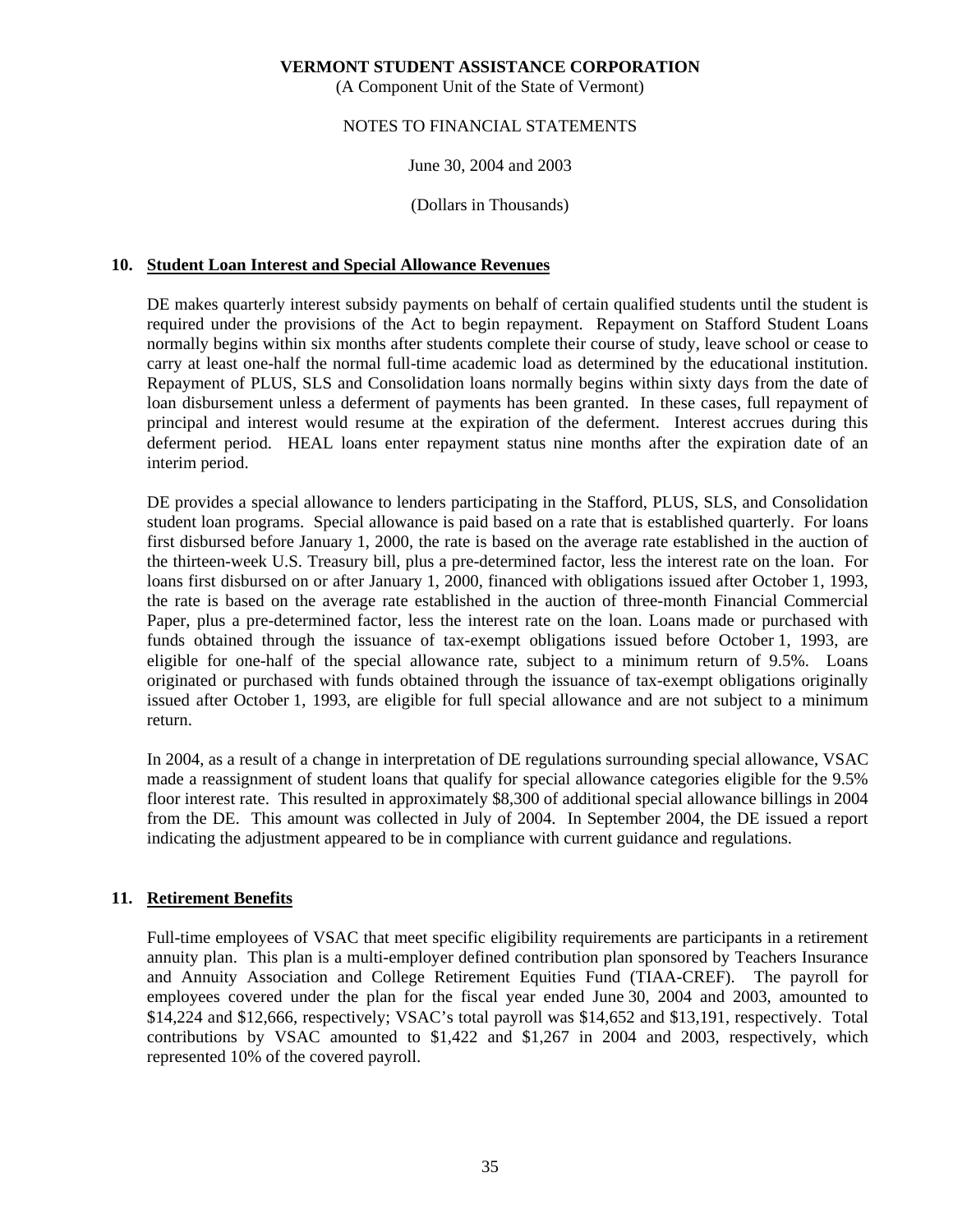(A Component Unit of the State of Vermont)

### NOTES TO FINANCIAL STATEMENTS

June 30, 2004 and 2003

(Dollars in Thousands)

## **12. Commitments Under Operating Lease**

 VSAC has two noncancelable operating leases for its office facilities, one that expires in fiscal year 2005 and the other in fiscal year 2006. Both leases provide for renewal options. Rental expense for the years ended June 30, 2004 and 2003, amounted to \$686 and \$676, respectively. Future minimum rental commitments under these noncancelable operating leases as of June 30, 2004, are as follows:

 Year ending June 30, 2005 \$629 2006 181

 $$810$ 

### **13. Contingencies**

 VSAC participates in various federally funded programs. These programs are subject to financial and compliance audits and resolution of identified questioned costs. The amount, if any, of expenditures which may be disallowed by the granting agency cannot be determined at this time.

 VSAC is exposed to various risks of loss related to torts; theft of, damage to and destruction of assets; errors and omissions; injuries to employees; and natural disasters. VSAC manages these risks through a combination of commercial insurance packages purchased in the name of VSAC, and through self insurance programs for medical and dental claims. With respect to its commercial insurance packages, VSAC has not experienced or settled claims resulting from these risks which have exceeded its commercial insurance coverage. In addition, VSAC has purchased stop-loss insurance for its selfinsurance programs and has transferred the risk of loss to the commercial insurance carrier.

 A summary of the reserve for self-insured medical and dental liabilities for the years ended June 30, 2004 and 2003, is as follows:

|                            |               | 2004       | 2003    |  |
|----------------------------|---------------|------------|---------|--|
| Balance, beginning of year | <sup>\$</sup> | 258 \$ 136 |         |  |
| Claims paid                |               | (2,815)    | (2,637) |  |
| Adjustment to reserve      |               | 2,794      | 2,759   |  |
| Balance, end of year       |               | 237        | -258    |  |